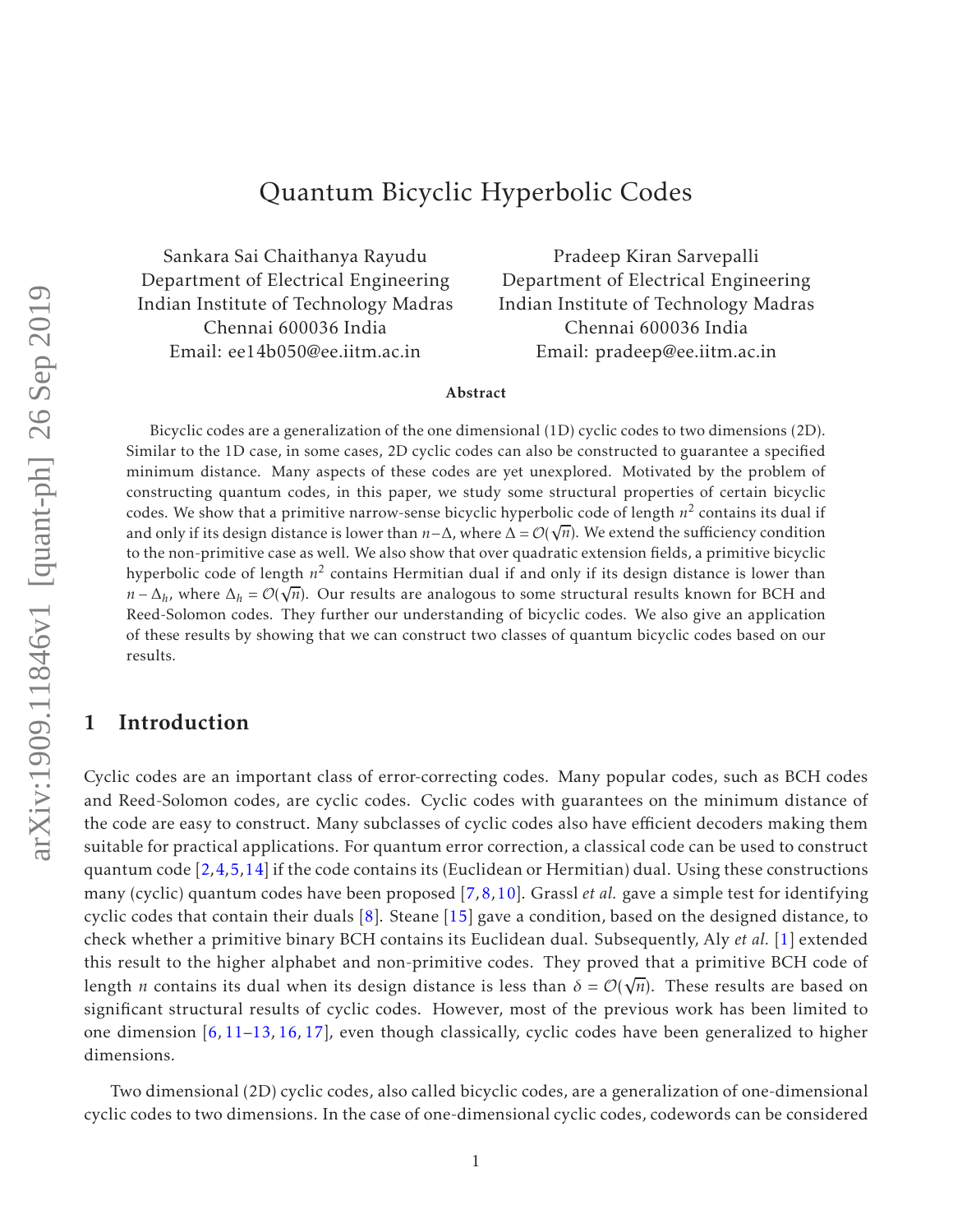as vectors. The codewords of bicyclic codes can be viewed as matrices. Imai [9] introduced a general theory of 2D cyclic codes. Since then, there has been extensive work on bicyclic codes, see [3] for a good overview of related work and references. However, there does not appear to be much work on quantum bicyclic codes.

There are many significant differences between cyclic and bicyclic codes which makes the analysis of bicyclic codes much more challenging than cyclic codes. The characterization of 2D cyclic codes is somewhat more complex than the cyclic codes. For instance, bicyclic codes do not have a unique generator polynomial, unlike the cyclic codes. Furthermore, the division of polynomials by bivariate polynomials does not lead to unique remainders. All these reasons motivate our study of quantum bicyclic codes. In this paper, we focus on a class of bicyclic codes called hyperbolic codes, see [3]. (Note that the term hyperbolic codes also refers to a class of topological quantum codes.)

Our main contributions are as follows:

- i) We give necessary and sufficient condition for a bicyclic hyperbolic code to contain its Euclidean dual.
- ii) For a bicyclic hyperbolic code, defined over a quadratic extension field, we also give a necessary and sufficient condition for it to contain its Hermitian dual.
- iii) We construct new quantum bicyclic codes.

Our analysis of the cyclotomic cosets of bicyclic codes could be of independent interest and use in the study of cyclic codes over higher dimensions. Our paper is organized as follows. After a brief review of the necessary background in Section 2, we prove structural results on bicyclic codes in Sections 3 and 4. We conclude with a brief discussion on the significance of these results and the scope for future work.

### 2 Background

Let *q* be a prime power, and  $\mathbb{F}_q$  denote a finite field of *q* elements. We denote by  $\mathbb{Z}_m$  the set of integers  $\{0,1,\ldots,m-1\}.$ 

### 2.1 Bicyclic codes

A  $[n,k]_q$  linear code is a *k*-dimensional subspace of  $\mathbb{F}_q^n$ . A bicyclic code of length  $n_1 \times n_2$  can be viewed as a subspace of  $\mathbb{F}_q^{n_1\times n_2}$ . We give a quick review of bicyclic codes; readers interested in more details should refer to  $\left[3, 9\right]$ .

**Definition 1** (Bicyclic codes). Let  $gcd(n_1n_2, q) = 1$  and *C* a linear code of length  $n_1n_2$  over a field  $\mathbb{F}_q$ , whose codewords can be written as two dimensional arrays of size  $n_1 \times n_2$ . If *C* is closed under both circular right shift of columns and circular down shift of rows, then *C* is called a bicyclic code of length  $n_1 \times n_2$  over  $\mathbb{F}_q$ .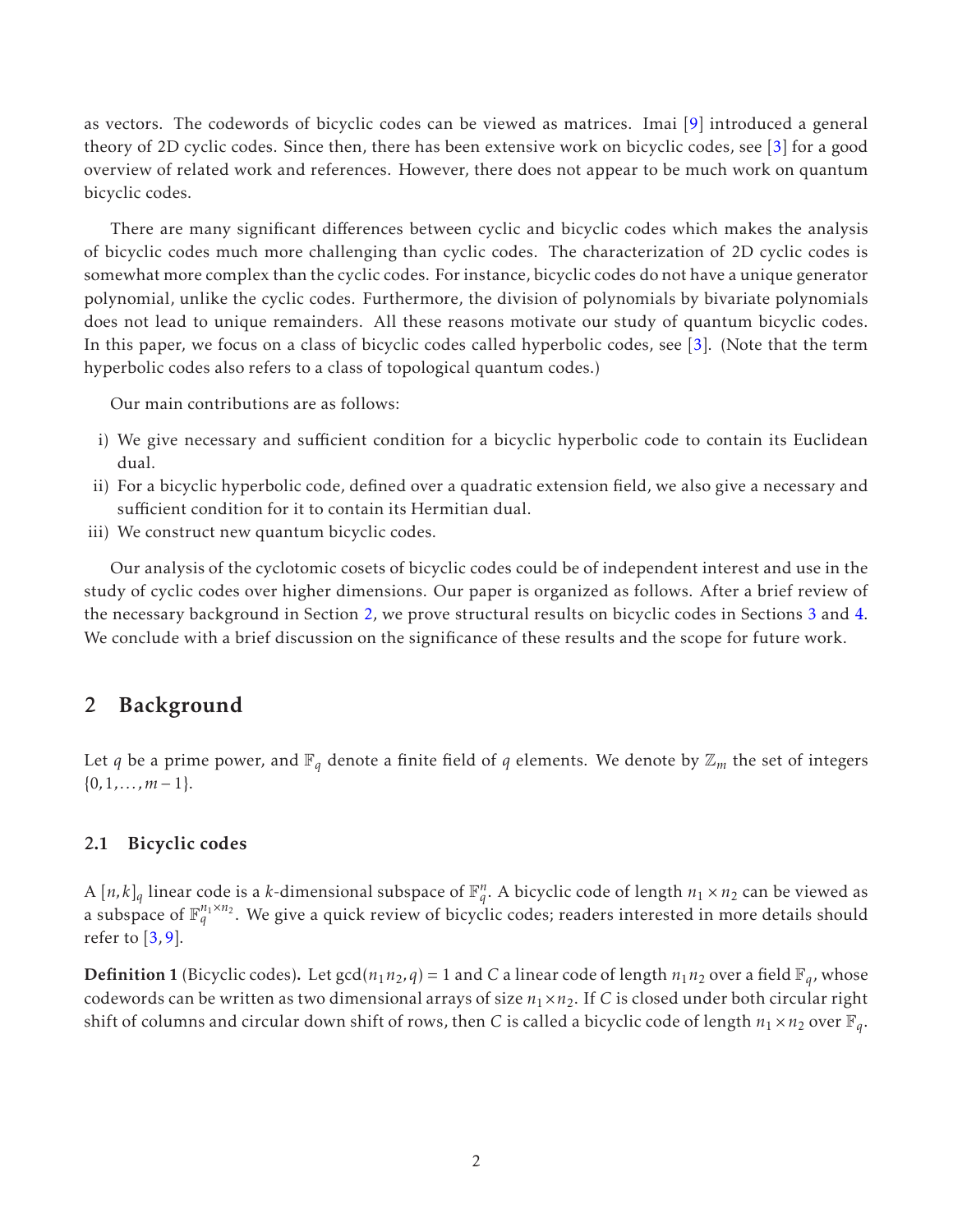Let *c* be a codeword of a bicyclic code *C* of size  $n_1 \times n_2$ . Then we can write *c* as follows:

$$
c = \begin{bmatrix} c_{0,0} & c_{0,1} & c_{0,2} & \dots & c_{0,n_2-1} \\ c_{1,0} & c_{1,1} & c_{1,2} & \dots & c_{1,n_2-1} \\ \vdots & \vdots & \vdots & \ddots & \vdots \\ c_{n_1-1,0} & c_{n_1-1,1} & c_{n_1-1,2} & \dots & c_{n_1-1,n_2-1} \end{bmatrix}
$$

We denote by  $c^{(0,1)}$  the codeword obtained by circular right shift of columns of  $c$  and  $c^{(1,0)}$  the codeword obtained by circular down shift of rows of *c*.

$$
c^{(0,1)} = \begin{bmatrix} c_{0,n_2-1} & c_{0,0} & c_{0,1} & \dots & c_{0,n_2-2} \\ c_{1,n_2-1} & c_{1,0} & c_{1,1} & \dots & c_{1,n_2-2} \\ \vdots & \vdots & \vdots & \ddots & \vdots \\ c_{n_1-1,n_2-1} & c_{n_1-1,0} & c_{n_1-1,1} & \dots & c_{n_1-1,n_2-2} \end{bmatrix} \quad c^{(1,0)} = \begin{bmatrix} c_{n_1-1,0} & c_{n_1-1,1} & c_{n_1-1,2} & \dots & c_{n_1-1,n_2-1} \\ c_{0,0} & c_{0,1} & c_{0,2} & \dots & c_{0,n_2-1} \\ \vdots & \vdots & \vdots & \ddots & \vdots \\ c_{n_1-2,0} & c_{n_1-2,1} & c_{n_1-2,2} & \dots & c_{n_1-2,n_2-1} \end{bmatrix}
$$

#### Polynomial representation

As in the case of 1D cyclic codes, it is convenient to represent codewords as polynomials over  $\mathbb{F}_q$ . Let  $\mathbb{F}_q[X,Y]$  denote the ring of polynomials in two variables over  $\mathbb{F}_q$ . Codewords of a bicyclic code can be represented as bivariate polynomials in  $\mathbb{F}_q[X,Y]$ . We will call the polynomial associated with a codeword as a code polynomial. The code polynomials of a bicyclic code of size  $n_1 \times n_2$  will be of the following form.

$$
c(X, Y) = \sum_{i=0}^{n_1 - 1} \sum_{j=0}^{n_2 - 1} c_{i,j} X^i Y^j
$$

Then the code polynomials corresponding to codewords  $c^{(1,0)}$  and  $c^{(0,1)}$  will be

$$
c^{(1,0)}(X,Y) = Xc(X,Y) \bmod (X^{n_1} - 1, Y^{n_2} - 1)
$$
  

$$
c^{(0,1)}(X,Y) = Yc(X,Y) \bmod (X^{n_1} - 1, Y^{n_2} - 1)
$$

Linearity of bicyclic codes implies that for any code polynomial *c*(*X,Y*) in a bicyclic code *C*, and *a*(*X,Y*) ∈  $\mathbb{F}_q[X, Y]$  we also have *a*(*X,Y*)*c*(*X,Y*) mod (*X*<sup>*n*<sub>1</sub></sub> − 1,*Y*<sup>*n*<sub>2</sub></sub> − 1) in *C*. Therefore, bicyclic codes can be</sup></sup> viewed as ideals in the quotient polynomial ring  $R := \mathbb{F}[X, Y]/\langle X^{n_1} - 1, Y^{n_2} - 1 \rangle$ .

#### Characterization

It is well know that when  $gcd(n, q) = 1$ , a 1D cyclic code of length *n* over  $\mathbb{F}_q$  is completely characterized by a unique monic generator polynomial *g*(*X*) where *g*(*X*) divides *X <sup>n</sup>*−1. Due to lack of direct generalization of polynomial division from 1D to 2D, We cannot always characterize bicyclic codes by a unique generator polynomial. Therefore, bicyclic codes are better analyzed in terms of the common zeros of the code polynomials.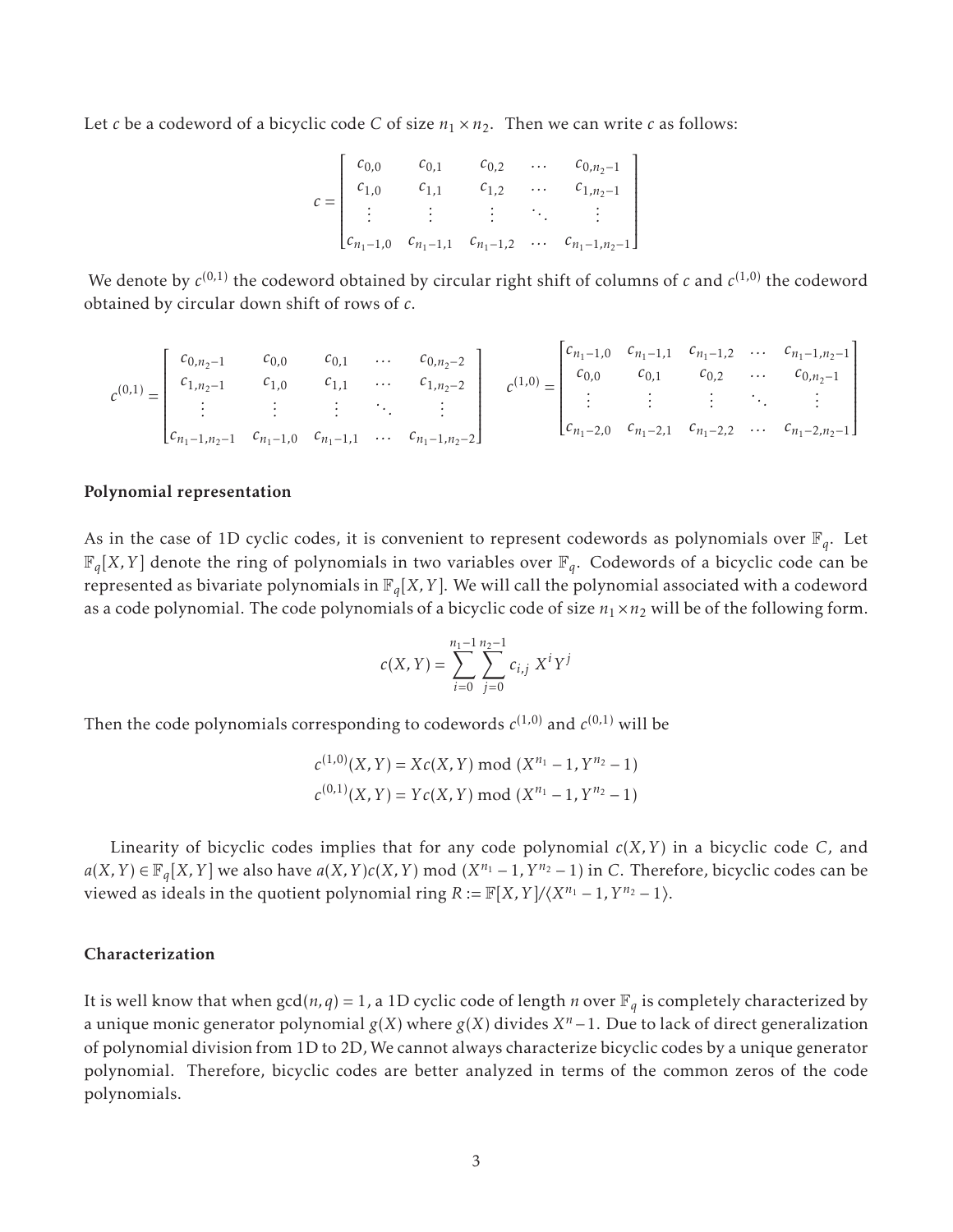Given a bicyclic code of length  $n_1 \times n_2$  over  $\mathbb{F}_q$ , the common zeros of all the codeword polynomials, *X*<sup>*n*1</sup> − 1 and *Y*<sup>*n*2 − 1 completely characterize the bicyclic code when *q* is co-prime to both *n*<sub>1</sub> and *n*<sub>2</sub>. Any</sup> polynomial of length  $n_1 \times n_2$  which vanishes at these common zeros is a codeword of that bicyclic code. Common zeros will be of the form  $(\alpha^i, \beta^j)$  where *α* and *β* are the  $n_1^{th}$  and  $n_2^{th}$  primitive roots of unity. The set of all such possible zeros is

$$
\Omega = \left\{ (\alpha^i, \beta^j) \mid 0 \le i < n_1, 0 \le j < n_2 \right\}.\tag{1}
$$

It is easy to keep track of zeros just by the exponents of *α* and *β*. Therefore the *defining set* of a bicyclic code *C* is given as follows:

$$
Z = \{(x, y) \mid (\alpha^x, \beta^y) \text{ is a common zero of } C\}
$$
 (2)

Observe that since the codewords are over the field  $\mathbb{F}_q$  and  $\alpha$  and  $\beta$  may lie in an extended field of  $\mathbb{F}_q$ , If  $(x, y)$  is in the defining set of code *C* then all the points of the form  $(xq^k, yq^k)$  for  $k \in \mathbb{Z}, k \ge 0$ , should also be in the defining set of *C*. The set of all such points is called the *q*-ary cyclotomic coset of (*x,y*) modulo  $n_1$  and  $n_2$  and denoted as  $\mathit{Coset}_{(x,y)}.$ 

$$
Coset_{(x,y)} = \{(xq^k \bmod n_1, yq^k \bmod n_2) \mid k \in \mathbb{Z}, k \ge 0\}
$$
 (3)

### 2.2 Bicyclic hyperbolic codes

**Definition** 2 (Bicyclic hyperbolic codes). Let  $n_i = q^{m_i} - 1$  and  $gcd(n_i, q) = 1$  for  $i = 1, 2$ . A bicyclic code *C* of length  $n_1 \times n_2$  over  $\mathbb{F}_q$  is called a hyperbolic code with designed distance  $\delta$  if the defining set of *C* is of the following form

$$
Z = \bigcup_{(x,y)\in Z_{des}} Cost_{(x,y)}
$$
(4)

$$
Z_{des} = \{ ((a+x') \bmod n_1, (b+y') \bmod n_2) \mid x'y' < \delta \}
$$
 (5)

where  $1 \le x' \le n_1$ ,  $1 \le y' \le n_2$ .  $Z_{des}$  is the designed set of *C* which completely characterizes the code.

In the above definition, there is a freedom to choose the values of *a* and *b*. A bicyclic hyperbolic code with designed distance *δ* is guaranteed to have a minimum distance greater than or equal to *δ*. Our definition of bicyclic hyperbolic code is slightly different from the definition given in [3]. Analogous to one dimensional case we say the hyperbolic code is primitive if  $n_1 = n_2 = n = q^m - 1$  and narrowsense if  $a = b = 0$ . In this paper we focus on the narrow-sense primitive bicyclic hyperbolic codes with  $n_1 = n_2 = n = q^m - 1$ . In the rest of this paper, We denote a bicyclic hyperbolic code of design distance *d* by  $\mathcal{H}(n \times n, q; d)$ .

### 3 Euclidean Dual Containing Bicyclic Codes

The Euclidean inner product of two elements  $u, v$  in  $\mathbb{F}_q^{n_1 \times n_2}$  is defined as follows:

$$
u \cdot v = \sum_{i,j} u_{i,j} v_{i,j}.
$$
 (6)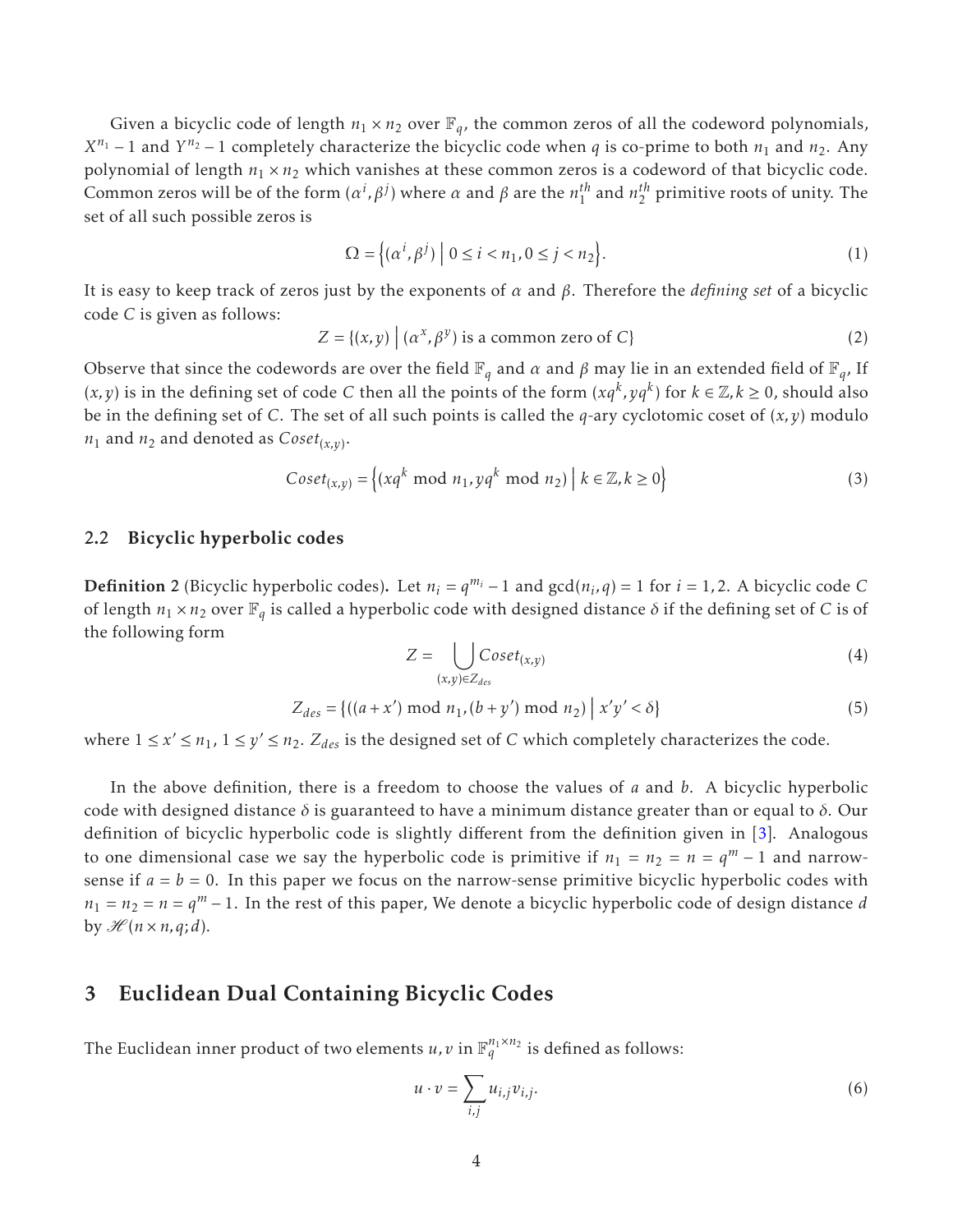The Euclidean dual code  $C^{\perp}$  of a linear bicyclic code  $C \subseteq \mathbb{F}_q^{n_1 \times n_2}$  is defined as

$$
C^{\perp} = \left\{ u \in \mathbb{F}_q^{n_1 \times n_2} \mid u \cdot v = 0 \text{ for all } v \in C \right\}.
$$
 (7)

If *C* is bicyclic, then *C* ⊥ is also bicyclic and its zeros can be given in terms of the zeros of *C*. When  $gcd(n_i,q) = 1$ , the defining set of  $C^{\perp}$  is completely characterized in terms of the defining set of *C* [9]. Suppose *Z* is the defining set of *C* and  $Z^\perp$  the defining set of  $C^\perp$ . Then

$$
Z^{\perp} = Z_{tot} \setminus Z^{-1},\tag{8}
$$

where

$$
Z_{tot} = \left\{ (x, y) \mid x \in \mathbb{Z}_{n_1}, y \in \mathbb{Z}_{n_2} \right\}
$$
\n
$$
(9)
$$

$$
Z^{-1} = \{ (-x \mod n_1, -y \mod n_2) \mid (x, y) \in Z \}.
$$
 (10)

A simple test to check if a cyclic code contains its dual in terms of its defining set was given in [8]. The same condition holds for bicyclic codes, which we are giving in the following lemma. Although straightforward, we give the proof for completeness.

**Lemma 3.** Let C be the bicyclic code of length  $n_1 \times n_2$  over  $\mathbb{F}_q$  such that  $gcd(n_i, q) = 1$  and let Z be the defining *set of C. Then C contains its Euclidean dual C* ⊥ *if and only if*

$$
Z \cap Z^{-1} = \emptyset \tag{11}
$$

 $where Z^{-1} = {(-x \text{ mod } n_1, -y \text{ mod } n_2) | (x, y) \in Z}.$ 

*Proof.* Let  $C_1$  and  $C_2$  be two bicyclic cyclic codes with defining sets  $Z_1$  and  $Z_2$ . The code  $C_1$  is contained in  $C_2$  means that all the codewords that are in  $C_1$  are also in  $C_2$ . This is equivalent to saying that the defining set (or common zero set) of *C*<sub>2</sub> is contained in that of *C*<sub>1</sub> i.e.,  $Z_2 \subseteq Z_1$ . From Eq. (8),  $Z_{tot} \setminus Z^{-1}$  is the defining set of dual code  $C^{\perp}$ . Hence,  $C^{\perp} \subseteq C$  if and only if  $Z \subseteq Z_{tot} \setminus Z^{-1}$ . This is possible if and only if  $Z \cap Z^{-1} = ∅$ . ◻

The above condition for Euclidean dual containing can be further simplified for bicyclic hyperbolic codes with a designed set *Zdes* since the defining set *Z* is completely characterized *Zdes*.

**Lemma 4.** Let C be a bicyclic code of length  $n_1 \times n_2$  over  $\mathbb{F}_q$  such that gcd( $n_1n_2, q$ ) = 1. Let  $Z_{des}$  and Z be the *designed set and defining set of C respectively. Then C* <sup>⊥</sup> ⊆ *C if and only if*

$$
Z_{des} \cap Z^{-1} = \emptyset \tag{12}
$$

 $where Z^{-1} = {(-x \text{ mod } n_1, -y \text{ mod } n_2) | (x, y) \in Z}.$ 

*Proof.* By Lemma 3,  $C \supseteq C^{\perp}$  if and only if  $Z \cap Z^{-1} = \emptyset$ . To prove the lemma it suffices to show that *Z* ∩ *Z*<sup>−1</sup> = ∅ if and only  $Z_{des}$  ∩ *Z*<sup>−1</sup> = ∅. Since  $Z_{des}$  ⊆ *Z* if *Z* ∩ *Z*<sup>−1</sup> = ∅, then Eq. (12) holds. Suppose now that Eq. (12) holds. If  $(x, y) \in Z_{des}$ , then  $(x, y) \notin Z^{-1}$ . As  $Z^{-1}$  is the union of cyclotomic cosets, it follows that *C*<sub>(*x,y*)</sub> ∩ *Z*<sup>-1</sup> = ∅. From Eq. (4), we have *Z* = ∪<sub>(*x,y*)∈*Z*<sub>des</sub> *Coset*<sub>(*x,y*)</sub>, it follows that *Z* ∩ *Z*<sup>-1</sup> = ∅.</sub>  $\Box$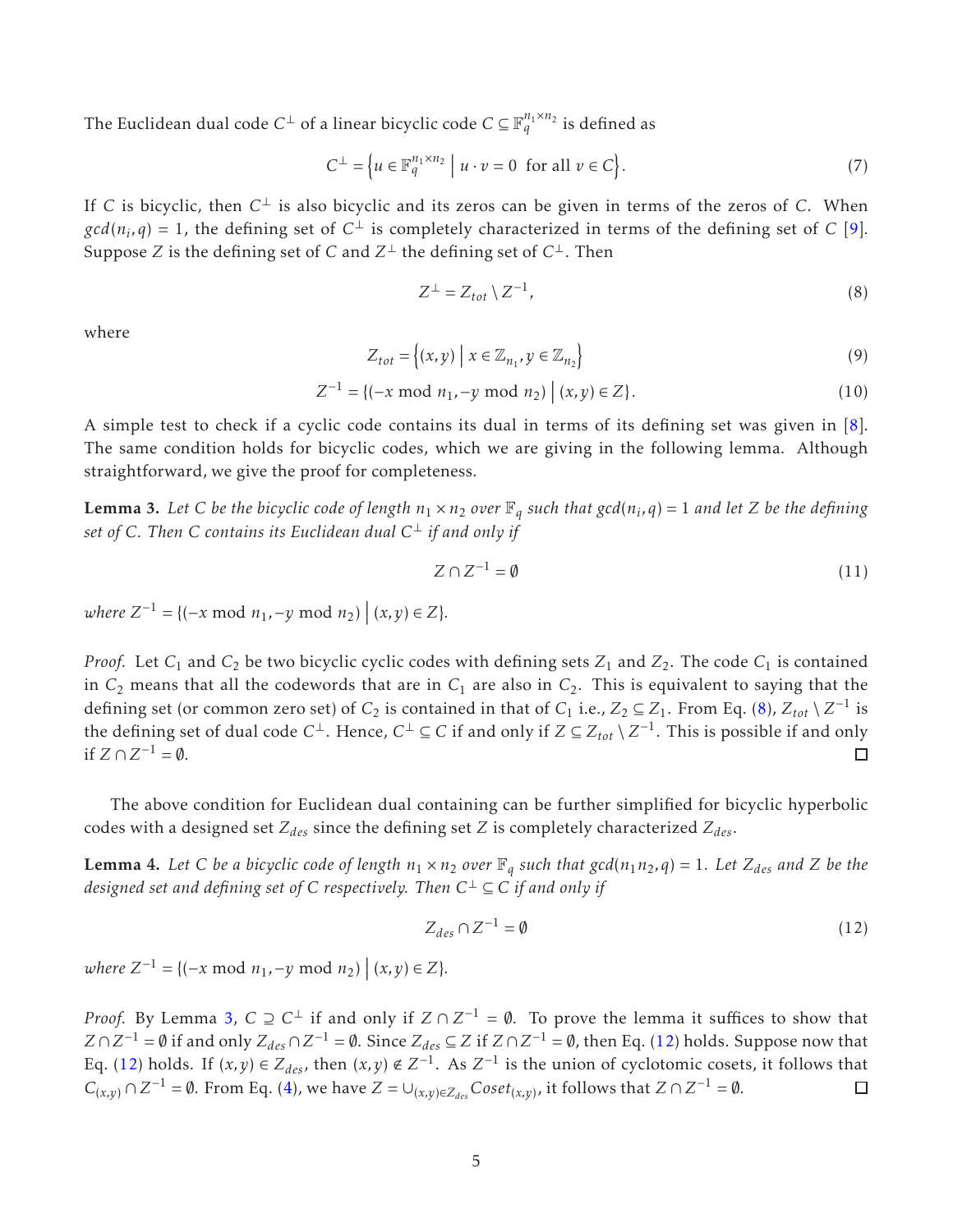The following theorem gives an easy test, based on the designed distance, to check if a primitive narrow-sense hyperbolic code contains its Euclidean dual. In the proof of the following theorem 5 we will use lemma 6, which is stated after the theorem 5 to understand the motivation for lemma 6.

Theorem 5 (Euclidean dual containing bicyclic codes). *A primitive narrow-sense hyperbolic code of length <sup>n</sup>*×*<sup>n</sup> over* <sup>F</sup>*<sup>q</sup> , where n* = *q <sup>m</sup>* <sup>−</sup><sup>1</sup> *and m >* <sup>3</sup>*, contains its Euclidean dual if and only if the design distance <sup>d</sup> satisfies*  $d \leq \delta$ *, where* 

$$
\delta = \begin{cases} (q^m - 1) - 2(q^{m/2} - 1) & m \text{ is even} \\ (q^m - 1) - (q^{\frac{m-1}{2}}) & m \text{ is odd} \end{cases}
$$
(13)

*Proof.* Let  $C = \mathcal{H}(n \times n, q; d)$ . First, we show the sufficiency of  $d \leq \delta$  for C to be dual containing. For proving  $C \supseteq C^{\perp}$  when  $d \leq \delta$ , it is enough to show that  $D = \mathcal{H}$  ( $n \times n$ ,  $q$ ;  $\delta$ ) contains  $D^{\perp}$ . Since  $D \subseteq C$ , this implies  $C^{\perp} \subseteq C$ . The designed set for  $\mathcal{H}(n \times n, q; \delta)$  is given below:

$$
Z_{des} = \{(x, y) \mid xy < \delta, 1 \le x, y \le n\} \tag{14}
$$

By Lemma 4, we need to show Eq. (12) holds i.e.,  $Z_{des} \cap Z^{-1} = \emptyset$  for  $\mathscr{H}(n \times n, q; \delta)$ . By the definition of  $Z_{des}$ and  $Z^{-1}$ , for every  $(x, y) \in Z_{des}$  the corresponding points  $(-xq^l \mod n, -yq^l \mod n)$  must be in  $Z^{-1}$  for all *l* ∈  $\mathbb{Z}_m$ . Therefore  $Z_{des} \cap Z^{-1} = \emptyset$  if and only if the following inequality holds.

$$
(-xq^{l} \bmod n)(-yq^{l} \bmod n) \ge \delta \quad \forall (x, y) \in Z_{des}, l \in \mathbb{Z}_m.
$$
 (15)

Observe that all the points  $(x, y) \in Z_{des}$  satisfy  $xy < \delta < n$ . Therefore, the *q*-ary expansions of *x* and *y* must satisfy the following constraint: If *q*-ary coefficients  $x_i$  of *x* are equal to zero for  $i > k$  and  $x_k \neq 0$ , then *q*-ary coefficients  $y_i$  of *y* must be equal to zero for  $j > m - 1 - k$ . Therefore all the points in  $Z_{des}$  must be of the following form, for some  $k \in \mathbb{Z}_m$ .

$$
x = \sum_{i=0}^{k} x_i q^i, \ x_k \neq 0 \qquad y = \sum_{j=0}^{m-1-k} y_j q^j \tag{16}
$$

Based on Eq.(16), let us partition the points in  $Z_{des}$  into disjoint sets  $Z_{des,0} \cup Z_{des,1}... \cup Z_{des,m-1}$  as follows.

$$
Z_{des,k} = \{(x, y) \in Z_{des} \mid q^k - 1 < x \le q^{k+1} - 1\} \tag{17}
$$

Observe that, based on the definition of  $Z_{des}$ , for every point  $(x, y) \in Z_{des}$   $(y, x)$  also belongs to  $Z_{des}$ . Therefore, it suffices to show the inequality in Eq. (15) holds for the points in  $Z_{des}$  where  $x \le y$ . This implies, from Eq. (16) and (17), instead of considering all points in *Zdes*, it is enough to consider just the following points:

$$
(x, y) \in Z_{des,k} \text{ where } k \le (m-1)/2. \tag{18}
$$

Now let us try to lower bound the value of  $(-xq^l \mod n)(-yq^l \mod n)$  for  $(x, y) \in Z_{des,k}$ ,  $k ≤ (m-1)/2$  and  $l \in \{0, 1, ..., m-1\}.$ 

i) When *m* is even:  $\delta < q^m - 1 - q^{\lfloor m/2 \rfloor}$ . From Lemma 6, we have the following equality.

$$
\min_{\substack{(x,y)\in Z_{des} \\ 0\le l\le m-1}} (-xq^l \mod n)(-yq^l \mod n) \ge \min\left\{q^m - 1 - q^{\lceil m/2 \rceil - 1}, (q^{m/2} - 1)^2\right\}
$$
\n
$$
= (q^{m/2} - 1)^2 = \delta \text{ (when } m \text{ is even).}
$$
\n(19)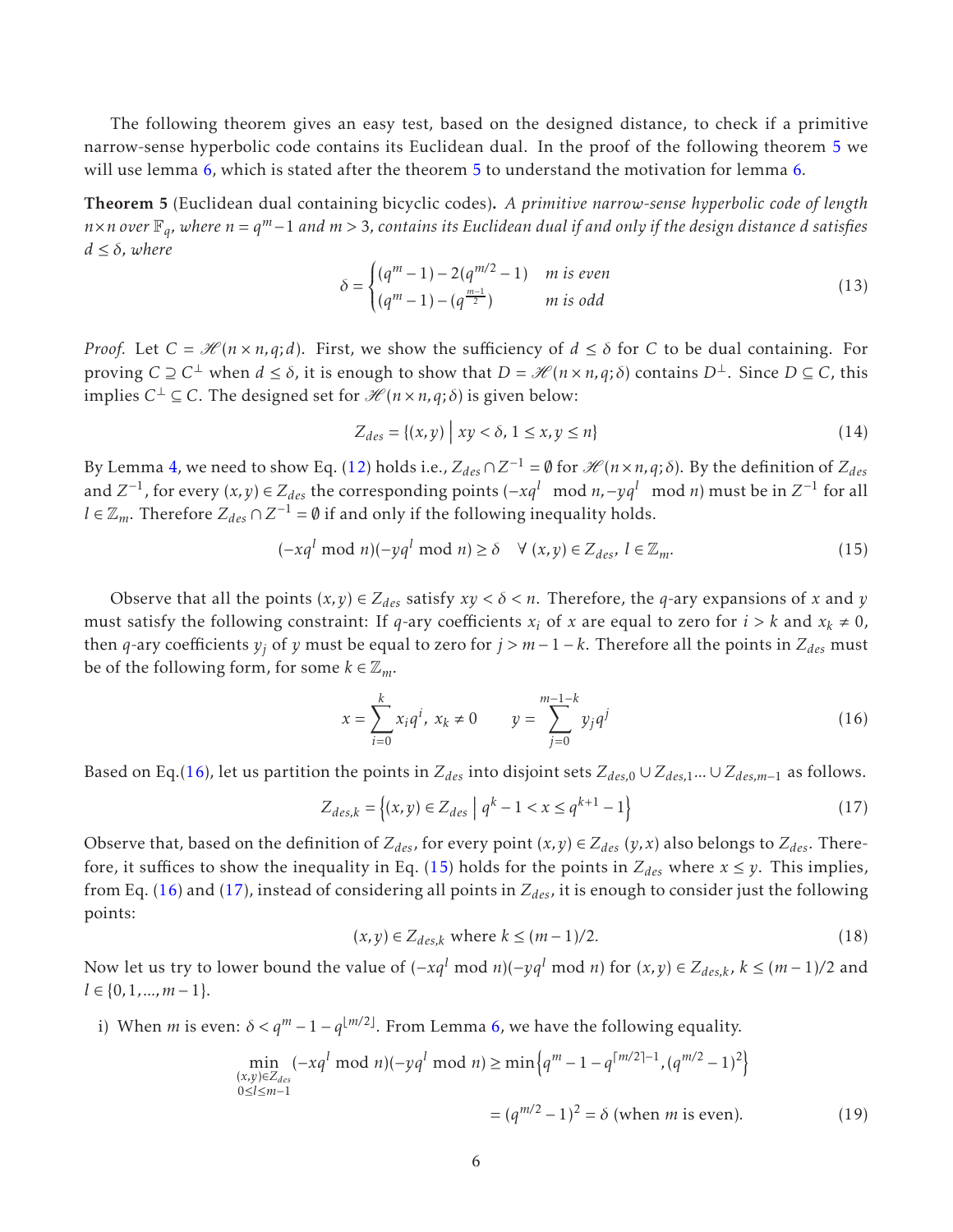ii) When *m* is odd:  $\delta = q^m - 1 - q^{\lfloor m/2 \rfloor}$ . From Lemma 6, it follows that

$$
\min_{\substack{(x,y)\in Z_{des} \\ 0\le l\le m-1}} (-xq^l \mod n)(-yq^l \mod n) = q^m - 1 - q^{\lfloor m/2 \rfloor}
$$

 $= \delta$  (when *m* is odd). (20)

This shows that every point  $(u, v) \in Z^{-1}$  satisfies  $uv \ge \delta$  and therefore cannot be in  $Z_{des}$  and thus satisfying Eq. (12). Next we show that  $d \le \delta$  is a necessary condition for  $C = \mathcal{H}(n \times n, q; d)$  to be dual containing. Seeking a contradiction let us assume that  $\mathscr{H}(n \times n, q; d) \perp \subseteq \mathscr{H}(n \times n, q; d)$  for some  $d > \delta$ .

1. When *m* is even: consider the point  $(x, y) = (\sqrt{\delta}, \sqrt{\delta})$ . Since  $\delta < d$ , from the definitions of  $Z_{des}$  (14) and  $Z^{-1}$ ,

$$
(\sqrt{\delta}, \sqrt{\delta}) \in Z_{des} \quad \& \quad \left( (-\sqrt{\delta} q^l \bmod n), (-\sqrt{\delta} q^l \bmod n) \right) \in Z^{-1}.
$$
 (21)

Since  $\delta = (q^{m/2} - 1)^2$ , for  $l = m/2$  we have the following equality.

$$
(-\sqrt{\delta}q^{l}) \bmod n = -q^{m} + q^{m/2} \bmod n
$$

$$
= q^{m/2} - 1 = \sqrt{\delta}
$$
(22)

Therefore from (21) and (22), we can conclude that  $(\sqrt{\delta}, \sqrt{\delta}) \in Z_{des} \cap Z^{-1}$ .

2. When *m* is odd: consider the point  $(\delta, 1)$ . Since  $\delta < d$ ,

$$
(\delta, 1) \in Z_{des} \quad \& \quad \left( (-\delta q^l \bmod n), (-q^l \bmod n) \right) \in Z^{-1} \tag{23}
$$

If  $l = (m+1)/2$ , then we have

$$
-\delta q^{(m+1)/2} \text{ mod } n = -(q^m - 1 - q^{(m-1)/2})q^{(m+1)/2} \text{ mod } n = 1
$$
 (24a)

$$
-q^{(m+1)/2} \mod n = (q^m - 1 - q^{(m+1)/2}) < \delta < d \tag{24b}
$$

Hence,  $(\delta, 1) \in Z_{des} \cap Z^{-1}$ .

In both the above cases, we have  $Z_{des} \cap Z^{-1} \neq \emptyset$ . This implies, by Lemma 4, *C* cannot contain  $C^{\perp}$  giving us the desired contradiction. ◻

Now let see the structural results on the cosets in two dimensions which are used in the above theorem 5.

**Lemma 6.** Suppose  $n = q^m - 1$ ,  $m > 3$  and the sets  $Z_{des}$  and  $Z_{des,k}$  are as follows where  $0 ≤ k ≤ (m - 1)/2$ .

$$
Z_{des} = \{(x, y) \mid xy < q^m - 1 - q^{\lfloor m/2 \rfloor}, 1 \le x, y < n\} \tag{25}
$$

$$
Z_{des,k} = \{(x, y) \mid q^k - 1 < x \le q^{k+1} - 1, (x, y) \in Z_{des}\} \tag{26}
$$

*Let*  $f(x, y, l) := (-xq^l \mod n)(-yq^l \mod n)$ , where  $l \in \mathbb{Z}_m$ .

$$
\min_{\substack{(x,y)\in Z_{des,k}\\l\neq m-k-1}} f(x,y,l) = q^m - 1 - q^{\lceil m/2 \rceil - 1}; \quad occurs \text{ when } l = \lceil m/2 \rceil - 1 \tag{27a}
$$

$$
\min_{\substack{(x,y)\in Z_{des,k}\\l=m-k-1}} f(x,y,l) = \begin{cases} (q^{\lfloor m/2 \rfloor} - 1)^2; & \text{occurs when } m \text{ is even and } l = m/2\\ \geq & q^m - 1; \text{ otherwise} \end{cases}
$$
 (27b)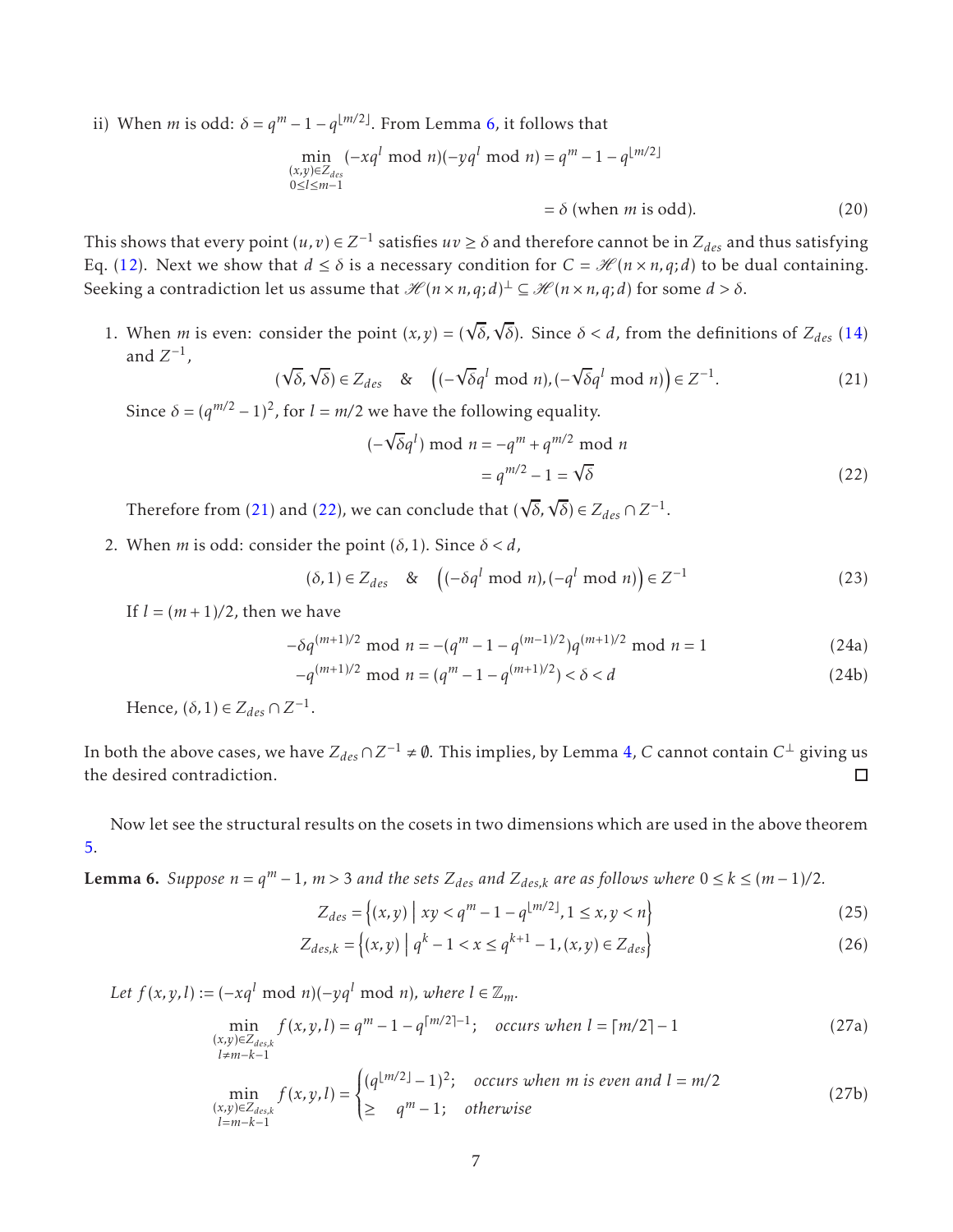*Proof.* Let  $(x, y)$  ∈  $Z_{des,k}$ . By equation (25), we have  $xy < q<sup>m</sup>$ –1, and therefore *x*, *y* should have the following *q*-ary expansions.

$$
x = \sum_{i=0}^{k} x_i q^i, \ x_k \neq 0 \qquad y = \sum_{j=0}^{m-k-1} y_j q^j \tag{28}
$$

where 0 ≤ *x<sup>i</sup> ,y<sup>j</sup>* ≤ *q*−1. Note that *ym*−*k*−<sup>1</sup> need not be nonzero here. Correspondingly (*n*−*x,n*−*y*) will have the following *q*-ary form.

$$
(n-x) = \sum_{i=0}^{k} (q-1-x_i)q^i + \sum_{i=k+1}^{m-1} (q-1)q^i, \ x_k \neq 0 \quad \& \quad (n-y) = \sum_{j=0}^{m-k-1} (q-1-y_j)q^i + \sum_{j=m-k}^{m-1} (q-1)q^j \tag{29}
$$

The *<sup>q</sup>*-ary expansions of (−*xq<sup>l</sup>* mod *<sup>n</sup>*) and (−*yq<sup>l</sup>* mod *<sup>n</sup>*) are obtained by taking the *<sup>l</sup> th* right circular shift of *q*-ary expansions of  $(n - x)$  and  $(n - y)$  respectively.

i) 
$$
0 \le l < m-k-1
$$
:  

$$
(-xq^l \bmod n) = \left(\sum_{i=0}^{l-1} (q-1)q^i\right) + q^l \left(\sum_{i=0}^k (q-1-x_i)q^i\right) + \left(\sum_{i=k+l+1}^{m-1} (q-1)q^i\right)
$$
(30)

When  $l < m-k-1$ ,  $(m-1)^{th}$   $q$ -ary coefficient of  $(-xq^l \bmod n)$  is equal to  $(q-1)$ . Hence  $(-xq^l \bmod n) \ge$ (*q* − 1)*q m*−1 If (−*yq<sup>l</sup>* mod *<sup>n</sup>*) *<sup>&</sup>gt;* 1, then

$$
\left(-xq^{l} \bmod n\right)(-yq^{l} \bmod n) \ge 2(q-1)q^{m-1}
$$
  
= 2(q<sup>m</sup> - q<sup>m-1</sup>) = q<sup>m</sup> + (q<sup>m</sup> - 2q<sup>m-1</sup>) > q<sup>m</sup> - 1 (31)

If the minimum value of  $(-xq^l \bmod n)(-yq^l \bmod n)$  is less than  $q^m-1$ , then  $(-yq^l \bmod n)$  must be equal to 1, equivalently, *y* must be equal to  $q^m-1-q^{m-l}$ . Given that  $xy < q^m-1-q^{\lfloor m/2 \rfloor}$ ,  $y = q^m-1-q^{m-l}$  $i \leq \lceil m/2 \rceil - 1$  and  $x = 1$ . Under these conditions minimum value of  $\left(-xq^l \bmod n\right)\left(-yq^l \bmod n\right)$ occurs when  $l = \lceil m/2 \rceil - 1$  which is equal to  $q^m - 1 - q^{\lceil m/2 \rceil - 1}$ .

ii) 
$$
l = m - k - 1
$$
:

$$
(-xq^{l} \bmod n) = \left(\sum_{i=0}^{m-k-2} (q-1)q^{i}\right) + q^{m-k-1} \left(\sum_{i=0}^{k} (q-1-x_{i})q^{i}\right)
$$
(32a)

$$
(-yq^{l} \bmod n) = \left(\sum_{j=0}^{m-2k-2} (q-1-y_{j+k+1})q^{j}\right) + \left(\sum_{j=m-2k-1}^{m-k-2} (q-1)q^{j}\right) + q^{m-k-1}\left(\sum_{j=0}^{k} (q-1-y_{j})q^{j}\right) \tag{32b}
$$

Let us assume that the minimum value of  $(-xq^l \bmod n)(-yq^l \bmod n)$  is less than  $q^m - 1$ . Let us check if our assumption is a valid one and if so, we will find  $(x, y)$  which satisfy our assumption. If  $k = 0$  then  $\left(-xq^l \bmod n\right)$  is greater than or equal to  $q^{m-1} - 1$ . From Eq. (25),  $y_j < (q - 1)$  for some ⌊*m/*2⌋ ≤ *<sup>j</sup>* <sup>≤</sup> *<sup>m</sup>* <sup>−</sup> 1. Hence (−*yq<sup>l</sup>* mod *<sup>n</sup>*) is greater than or equal to *<sup>q</sup>* ⌊*m/*2⌋−1 . Therefore, the product  $(-xq^l \bmod n)(-yq^l \bmod n)$  is greater than  $q^m-1$ . When  $k\neq 0$ ,  $\left(-xq^l \bmod n\right)$  is greater than or equal to *q <sup>m</sup>*−*k*−<sup>1</sup> <sup>−</sup> 1 and <sup>−</sup>*yq<sup>l</sup>* mod *<sup>n</sup>* is greater than or equal to *q m*−2*k*−1 (*q <sup>k</sup>* <sup>−</sup> 1) which implies the product  $(-xq^l \bmod n)(-yq^l \bmod n)$  is greater than or equal to  $(q^{m-k-1}-1)(q^k-1)q^{m-2k-1}.$  Combining this with  $(-xq^l \bmod n)(-yq^l \bmod n) < q^m-1$ , we get  $k \ge m/2-1$ . we also have the inequality  $k \le (m-1)/2$ . This implies the possible values of *k* are (*m* − 1)*/*2 when *m* is odd and *m/*2 − 1 when *m* is even.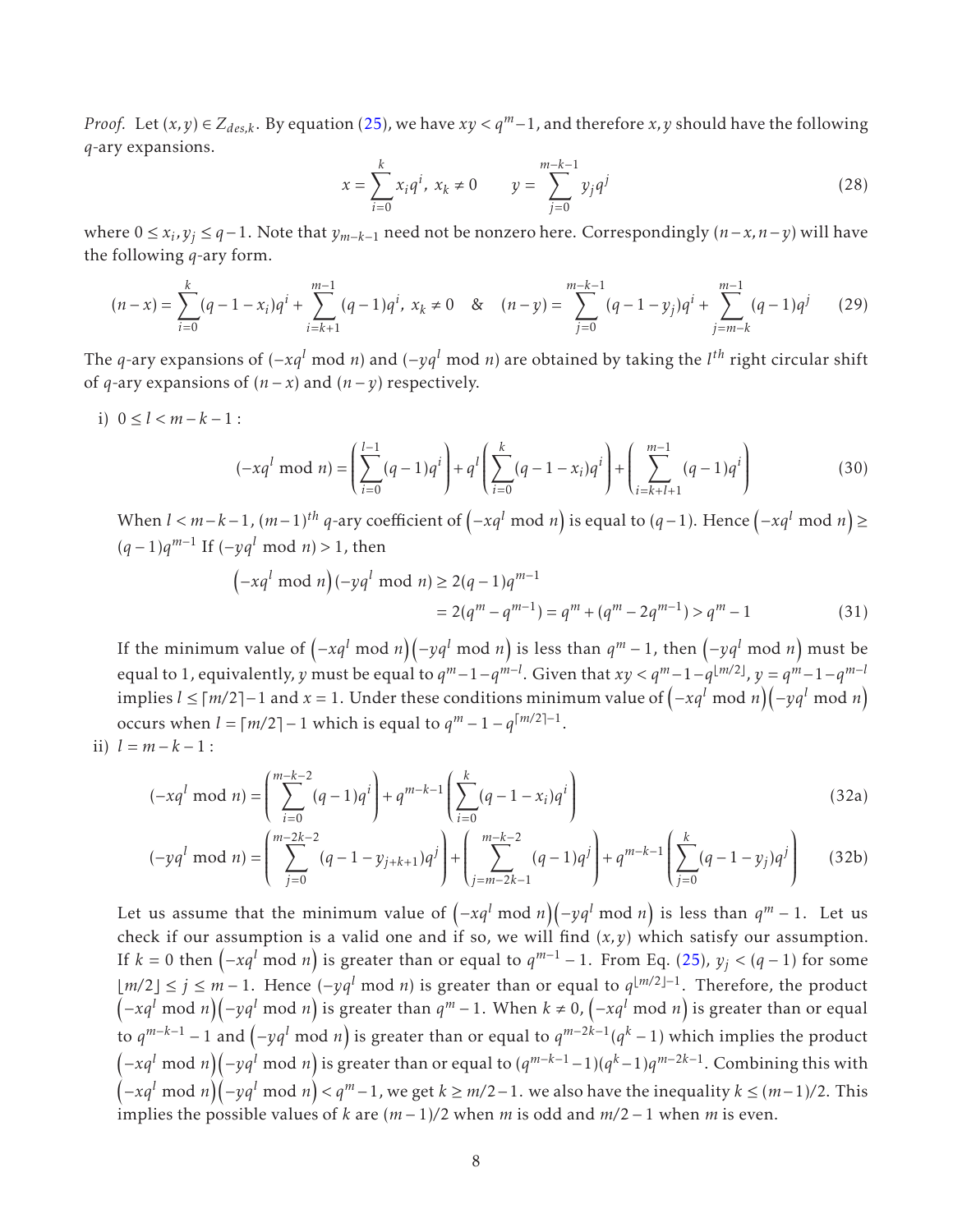(a) When  $k = (m-1)/2$ ,

$$
(-xq^{l} \bmod n) = \left(\sum_{i=0}^{(m-3)/2} (q-1)q^{i}\right) + q^{(m-1)/2} \left(\sum_{i=0}^{(m-1)/2} (q-1-x_{i})q^{i}\right)
$$
(33a)

$$
(-yq^{l} \bmod n) = \left(\sum_{j=0}^{(m-3)/2} (q-1)q^{j}\right) + q^{(m-1)/2} \left(\sum_{j=0}^{(m-1)/2} (q-1-y_{j})q^{j}\right)
$$
(33b)

Since *xy* is less than  $(q^m - 1 - q^{\lfloor m/2 \rfloor})$ , at least on of the  $\{x_{(m-3)/2}, y_{(m-3)/2}, y_{(m-1)/2}\}$  must be equal to zero. Otherwise *xy* will be greater than  $q^m - 1$ . This implies either  $(-xq^l \mod n)$  or  $(-yq^l \mod n)$ must be greater than or equal to  $q^{(m-1)/2} - 1 + q^{m-2}$  and the product  $\left\{(-xq^l \bmod n)(-yq^l \bmod n)\right\}$  ≥  $(q^{(m-1)/2} - 1)(q^{(m-1)/2} - 1 + q^{m-2})$  cannot be less than  $q^m − 1$ .

(b) When  $k = m/2 - 1$ ,

$$
(-xq^{l} \bmod n) = \left(\sum_{i=0}^{m/2-1} (q-1)q^{i}\right) + q^{m/2} \left(\sum_{i=0}^{m/2-1} (q-1-x_{i})q^{i}\right)
$$
(34a)

$$
(-yq^{l} \bmod n) = (q-1-y_{m/2}) + \left(\sum_{j=1}^{m/2-1} (q-1)q^{j}\right) + q^{m/2} \left(\sum_{j=0}^{m/2-1} (q-1-y_{j})q^{j}\right)
$$
(34b)

Since *xy* is less than  $(q^m-1-q^{\lfloor m/2 \rfloor})$ , at least on of the  $\{x_{m/2-2}, x_{m/2-1}, y_{m/2}, y_{m/2-1}\}$  must be equal to zero. Therefore, from the above equations, minimum value of  $\left(-xq^l \bmod n\right)\left(-yq^l \bmod n\right)$  occurs when  $(y_{m/2}) = 0$ , and the minimum value is equal to  $(q^{m/2} - 1)^2$ iii)  $m-k-1 < l \le m-1$ :

$$
(-xq^{l} \bmod n) = \left(\sum_{i=0}^{l-(m-k)} (q-1-x_{i+m-l})q^{i}\right) + \left(\sum_{i=l-(m-k-1)}^{l-1} (q-1)q^{i}\right) + q^{l}\left(\sum_{i=0}^{m-l-1} (q-1-x_{i})q^{i}\right)
$$
(35a)

$$
(-yq^{l} \bmod n) = \left(\sum_{j=0}^{l-k-1} (q-1-y_{j+m-l})q^{j}\right) + \left(\sum_{j=l-k}^{l-1} (q-1)q^{j}\right) + q^{l}\left(\sum_{j=0}^{m-l-1} (q-1-y_{j})q^{j}\right)
$$
(35b)

Assume that the minimum value of  $\left(-xq^l \bmod n\right)\left(-yq^l \bmod n\right)$  is less than  $q^m-1.$  Let us check if our assumption is a valid one. From equation (35), we can say that  $(-xq^l \mod n) \ge q^{l-m+k+1}(q^{m-k-1}-1)$ and (−*yq<sup>l</sup>* mod *<sup>n</sup>*) <sup>≥</sup> *<sup>q</sup> l*−*k* (*q <sup>k</sup>* <sup>−</sup> 1). This, together with our assumption, implies 2*<sup>l</sup>* <sup>−</sup> 2 must be less than *m*. Additionally, the inequalities  $m - k - 1 < l$  and  $k ≤ (m - 1)/2$  imply  $l = (m + 1)/2$  and  $k = (m - 1)/2$ . Subsequently the following inequality holds true.

$$
(-xq^{l} \bmod n)(-yq^{l} \bmod n) \ge q^{2} (q^{(m-1)/2} - 1)^{2}
$$
  
>  $q^{m} - 1$  (36)

 $\Box$ 

Therefore our assumption is not a valid one and the minimum value of  $\left(-xq^{l} \bmod n\right)\left(-yq^{l} \bmod n\right)$ cannot be less than  $q^m - 1$ .

The cases i and iii imply Eq. (27a) and the case ii implies Eq. (27b).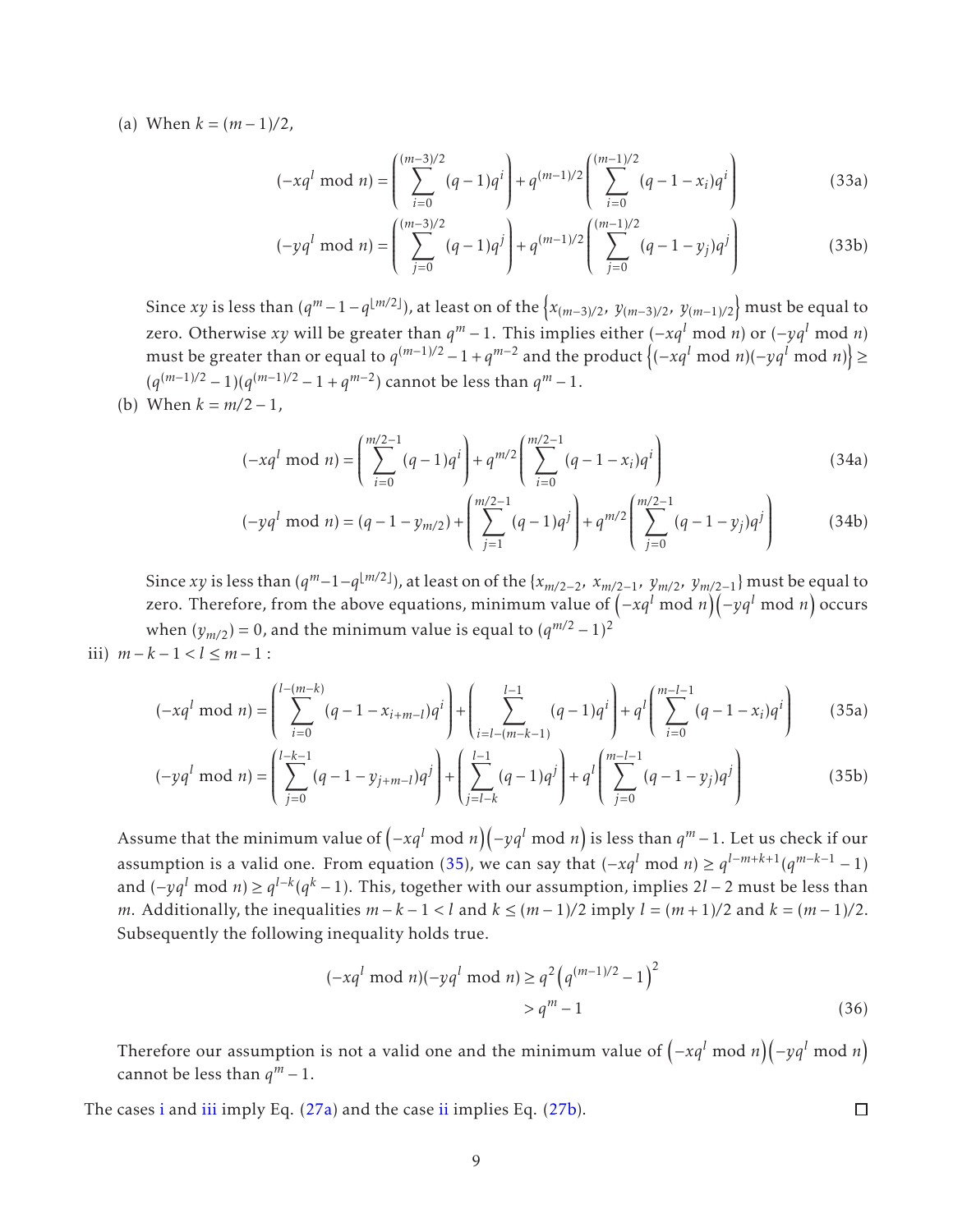We can extend theorem 5 to the case of non-primitive narrow-sense bicyclic hyperbolic codes. The following corollary gives a sufficiency condition to verify if a narrow-sense bicyclic hyperbolic code contains its Euclidean dual code.

**Corollary** 7. Suppose  $m = ord_n(q)$ . Narrow-sense bicyclic hyperbolic code of length  $n \times n$  over  $\mathbb{F}_{q^2}$  contains its Euclidean dual if the design distance *<sup>d</sup>* satisfies 2 <sup>≤</sup> *<sup>d</sup>* <sup>≤</sup> <sup>∆</sup>, where

$$
\Delta = \begin{cases} \left(\frac{n^2}{(q^m-1)^2}\right) \left[ (q^m-1) - 2(q^{m/2}-1) \right] & m \text{ is even} \\ \left(\frac{n^2}{(q^m-1)^2}\right) \left[ (q^m-1) - (q^{\frac{m-1}{2}}) \right] & m \text{ is odd} \end{cases}
$$
(37)

*Proof.* Let  $C = \mathcal{H}(n \times n, q; d)$  be a narrow-sense bicyclic hyperbolic code with designed distance *d*. For proving *C* ⊇ *C*<sup>⊥</sup> when *d* ≤ Δ, it is enough to show that *D* =  $\mathcal{H}(n \times n, q; \Delta)$  contains *D*<sup>⊥</sup>. Since *D* ⊆ *C*, this implies  $C^{\perp} \subseteq C$ . Let *Z* be the defining set of *D*. From lemma 4, our goal is to prove that

$$
(-\overline{x}q^{l} \bmod n)(-\overline{y}q^{l} \bmod n) \ge \Delta \qquad \forall (\overline{x}, \overline{y}) \in \overline{Z}_{des}, l \in \{0, 1, ..., m-1\}
$$
\n(38)

Let  $(\overline{x},\overline{y}) \in \overline{Z}_{des}$ . Since  $0 \leq \overline{x} < n$  and  $0 \leq \overline{y} < n$ , they can be written in the following form

$$
\overline{x} = \frac{n}{q^m - 1} \left( \frac{q^m - 1}{n} (\overline{x}) \right) = \frac{n}{q^m - 1} (x)
$$
\n(39a)

$$
\overline{y} = \frac{n}{q^m - 1} \left( \frac{q^m - 1}{n} (\overline{y}) \right) = \frac{n}{q^m - 1} (y)
$$
\n(39b)

where  $0 \le x < q^m - 1$ ,  $0 \le y < q^m - 1$ . Correspondingly

$$
(-\overline{x}q^{l} \bmod n) = \left(\frac{n}{q^{m}-1}\right)(-xq^{l} \bmod (q^{m}-1))
$$
\n(40a)

$$
(-\overline{y}q^{l} \bmod n) = \left(\frac{n}{q^{m}-1}\right)(-yq^{l} \bmod (q^{m}-1))
$$
\n(40b)

From above equations, we can say that  $\overline{xy} < \Delta$  implies  $xy < \delta$ , where  $\delta$  is from theorem 5 and  $(-xq^l \mod (q^m -$ 1))(*yq<sup>l</sup>* mod (*q <sup>m</sup>* <sup>−</sup> 1)) <sup>≥</sup> *<sup>δ</sup>* implies (−*xq<sup>l</sup>* mod *<sup>n</sup>*)(−*yq<sup>l</sup>* mod *<sup>n</sup>*) <sup>≥</sup> <sup>∆</sup>. Therefore from theorem 5, we can say that equation  $(38)$  is true. П

Now that we have a necessary and sufficient condition for narrow-sense primitive bicyclic hyperbolic code and a sufficiency condition for non-primitive narrow-sense bicyclic hyperbolic code to contain their corresponding Euclidean dual codes, the CSS construction enables us to construct quantum stabilizer codes.

Proposition 1 (Calderbank-Shor-Steane (CSS) construction, [4]). If there exists an [*n,k, d*] Euclidean dual containing classical linear code *C* over  $\mathbb{F}_q$ , then there exists an  $[[n,2k-n,d]]$  stabilizer code over  $\mathbb{F}_q$ .

Corollary 8 (Quantum bicylic codes I). Let *q* be a prime power and  $n = q^m - 1$  for  $m > 3$  and  $d < \delta$  as in Theorem 5. Then there exists a quantum bicyclic code of length  $n^2$  and distance  $\geq d$ .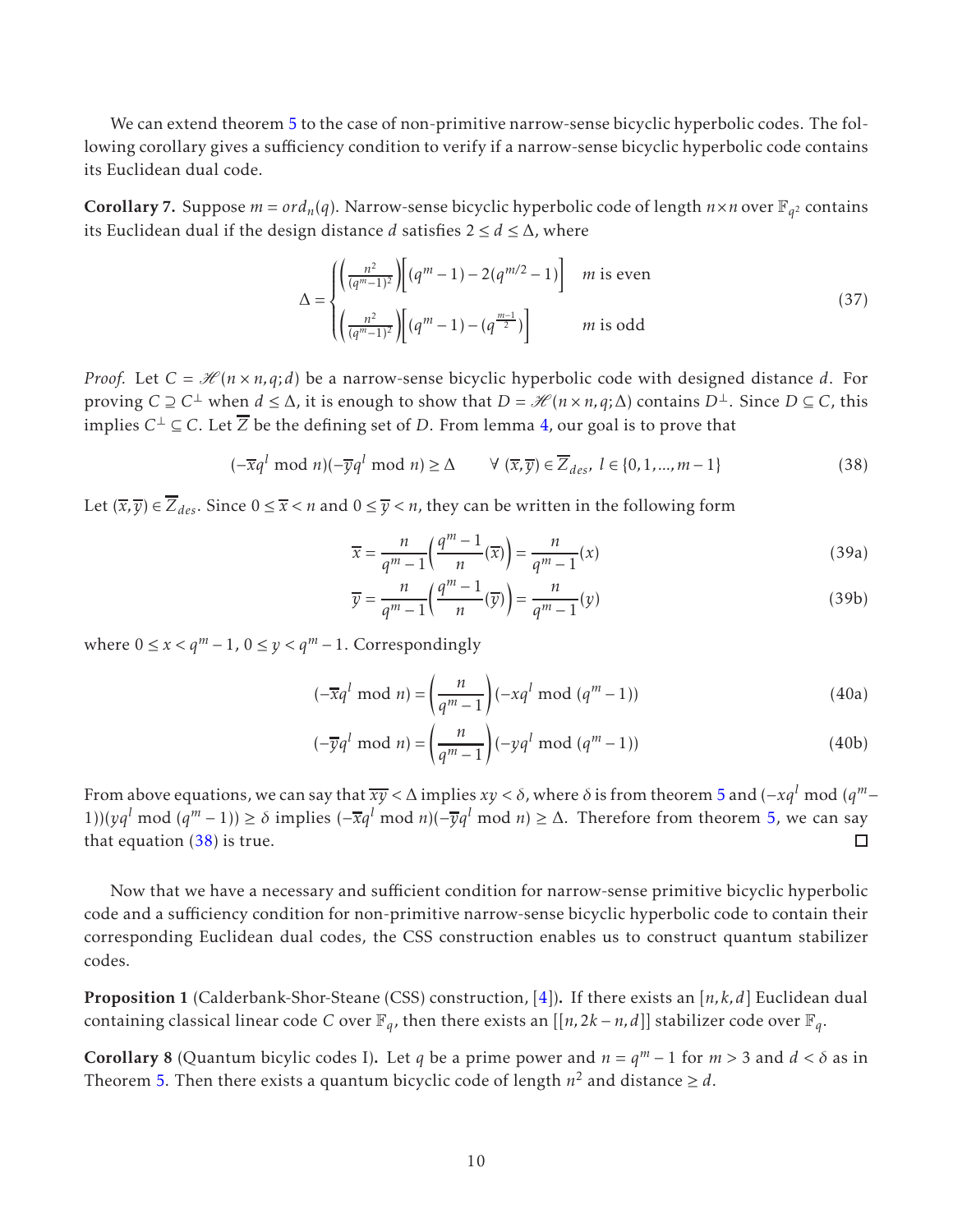## 4 Hermitian Dual Containing Codes

Let  $u \in \mathbb{F}_{q^2}^{n_1 \times n_2}$ , we define  $u^q = (u_{ij}^q)$ . Suppose *C* is a linear code of size  $n_1 \times n_2$  over  $\mathbb{F}_{q^2}$ . Then  $C^{\perp_h}$ , the Hermitian dual code of *C* is defined as

$$
C^{\perp_h} = \left\{ u \in \mathbb{F}_q^{n_1 \times n_2} \mid u^q \cdot c = 0 \text{ for all } c \in C \right\}.
$$
 (41)

From Eq. (41), we can see that the following relations hold between C⊥ and C⊥*h*.

$$
C^{\perp} = \left\{ u^q \mid u \in C^{\perp_h} \right\} \tag{42a}
$$

$$
C^{\perp_h} = \left\{ u^q \mid u \in C^{\perp} \right\} \tag{42b}
$$

If  $c(X, Y)$  is a code polynomial in  $C^{\perp}$ , then  $c(X, Y)^q$  is a code polynomial in  $C^{\perp_h}$ . This implies that if  $(x, y)$  is a common zero of  $C^{\perp}$ , then  $(x^q, y^q)$  is a common zero of  $C^{\perp_h}$ . Suppose  $Z$  is the defining set of bicyclic code *C* of length  $n_1 \times n_2$  over the field  $\mathbb{F}_{q^2}$  and  $gcd(n_1 n_2, q) = 1$ , then Eqs. (8) and (42) imply that the defining set of C<sup>⊥<sub>*h*</sub> is</sup>

$$
Z^{\perp_h} = Z_{tot} \setminus Z^{-q},\tag{43}
$$

where  $Z^{-q} = \{(-xq \mod n_1, -yq \mod n_2) | (x, y) \in Z\}$ . Analogous to Lemma 4, the following lemma gives a simple condition to check if a bicyclic code contains its Hermitian dual code.

**Lemma 9.** Let  $gcd(n_1n_2, q) = 1$  and C be a bicyclic code of length  $n_1 \times n_2$  over  $\mathbb{F}_{q^2}$ . Let Z be the defining set of  $C$  *and*  $Z_{des}$  *the designed set. Then*  $C^{\perp_h} \subseteq C$  *if and only if* 

$$
Z_{des} \cap Z^{-q} = \emptyset \tag{44}
$$

 $where Z^{-q} = \{ (-qx \text{ mod } n_1, -qy \text{ mod } n_2) | (x, y) \in Z \}.$ 

*Proof.* If *Z* is the defining set of *C*, then the defining set of  $C^{\perp_h}$  is  $Z_{tot} \setminus Z^{-q}$ . Therefore,  $C^{\perp_h}$  is contained in  $C$  if and only if the defining set of  $C$  is contained in defining set of  $C^{\perp_h}.$ 

$$
Z \subseteq Z_{tot} \setminus Z^{-q} \iff Z \cap Z^{-q} = \emptyset \tag{45}
$$

Since *Z* is a union of cyclotomic cosets, the condition  $Z \cap Z^{-q} = \emptyset$  is true if and only if there is no common coset between *Z* and  $Z^{-q}$ . By Eq. (4) every cyclotomic coset in *Z* contains at least one element from  $Z_{des}$ . Therefore,  $Z \cap Z^{-q} = \emptyset$  is true if and only if  $Z_{des} \cap Z^{-q} = \emptyset$ . □

Extending lemma 6, the following lemma about the structural results on cyclotomic cosets will be useful in proving results for Hermitian dual containing codes. The proof is very much similar to the proof of lemma 6 with the following key differences.

- Range of *x* and *y* will be from 0 to  $q^{2m} 1$  and therefore there will be  $2m$   $q$ -ary coefficients for *x* and *y* compared to *m q*-ary coefficients in Euclidean case.
- Since the code is over field  $\mathbb{F}_{q^2}$ , we need to consider  $q^2$ -ary cyclotomic coset instead of *q*-ary cyclotomic coset.  $q^2$ -ary cyclotomic coset of  $(x, y)$  is  $\{(xq^l, yq^l) | l \in \{2, 4...2m\}\}.$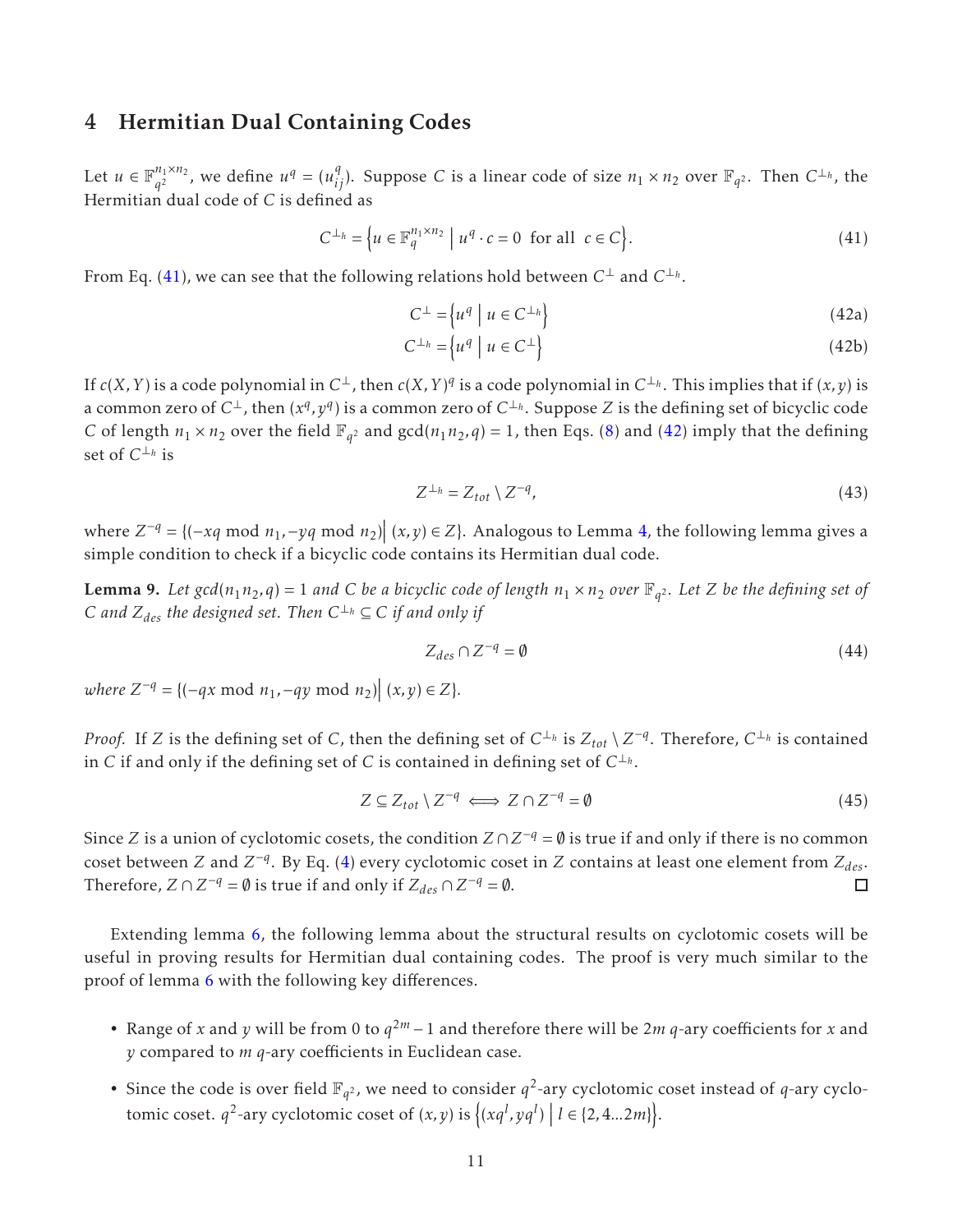**Lemma 10.** Suppose  $n = q^{2m} - 1$ ,  $m > 3$  and  $Z_{des}$  and  $Z_{des,k}$  as follows, where  $k ≤ (2m-1)/2$ 

$$
Z_{des} = \{(x, y) \mid xy < q^{2m} - 1 - q^{m-1}, 1 \le x, y \le n\} \tag{46}
$$

$$
Z_{des,k} = \{(x, y) \mid q^k - 1 < x \le q^{k+1} - 1, (x, y) \in Z_{des}\} \tag{47}
$$

*Define <sup>f</sup>* (*x,y,l*) := (−*xq<sup>l</sup>* mod *<sup>n</sup>*)(−*yq<sup>l</sup> ,* mod*n*) *where l* ∈ {1*,*3*,*5*...*2*m* − 1}*. Then*

$$
\min_{\substack{(x,y)\in Z_{des,k}\\l\neq 2m-k-1}} f(x,y,l) = \begin{cases} q^{2m} - 1 - q^{m-1}; & \text{occurs when } m \text{ is even and } l = m-1\\ q^{2m} - 1 - q^m; & \text{occurs when } m \text{ is odd and } l = m \end{cases}
$$
\n(48)  
\n
$$
\min_{\substack{(x,y)\in Z_{des,k}\\l=2m-k-1}} f(x,y,l) = \begin{cases} (q^m - 1)^2; & \text{occurs when } m \text{ is odd and } l = m\\ \geq q^{2m} - 1; & \text{otherwise} \end{cases}
$$
\n(49)

*Proof of Lemma* 10. Let  $(x, y) \in Z_{des,k}$ . By Eq. (46), we also have  $xy < q^{2m} - 1$ , and  $(x, y)$  should have the following *q*-ary expansions.

$$
x = \sum_{i=0}^{k} x_i q^i, \ x_k \neq 0 \qquad y = \sum_{j=0}^{2m-k-1} y_j q^j \tag{50}
$$

where 0 ≤ *x<sup>i</sup> ,y<sup>j</sup>* ≤ *q*−1. Note that *ym*−*k*−<sup>1</sup> need not be nonzero here. Correspondingly (*n*−*x,n*−*y*) will have the following *q*-ary form.

$$
(n-x) = \sum_{i=0}^{k} (q-1-x_i)q^i + \sum_{i=k+1}^{2m-1} (q-1)q^i, \ x_k \neq 0 \quad \& \quad (n-y) = \sum_{j=0}^{2m-k-1} (q-1-y_j)q^i + \sum_{j=2m-k}^{2m-1} (q-1)q^j \tag{51}
$$

The *<sup>q</sup>*-ary expansions of (−*xq<sup>l</sup>* mod *<sup>n</sup>*) and (−*yq<sup>l</sup>* mod *<sup>n</sup>*) are obtained by taking the *<sup>l</sup> th* right circular shift of *q*-ary expansions of  $(n − x)$  and  $(n − y)$  respectively.

i)  $0 \le l < 2m - k - 1$ :

$$
(-xq^{l} \bmod n) = \left(\sum_{i=0}^{l-1} (q-1)q^{i}\right) + q^{l} \left(\sum_{i=0}^{k} (q-1-x_{i})q^{i}\right) + \left(\sum_{i=k+l+1}^{2m-1} (q-1)q^{i}\right)
$$
(52)

When  $l < 2m-k-1$  ,  $(2m-1)^{th}$   $q$ -ary coefficient of  $(-xq^l \bmod n)$  is equal to  $(q-1)$ . Hence  $(-xq^l \bmod n) \ge$ (*q* − 1)*q* <sup>2</sup>*m*−<sup>1</sup> and if (−*yq<sup>l</sup>* mod *<sup>n</sup>*) *<sup>&</sup>gt;* 1 then

$$
\left(-xq^{l} \bmod n\right)(-yq^{l} \bmod n) \ge 2(q-1)q^{2m-1} \tag{53}
$$

$$
= 2(q^{2m} - q^{2m-1}) = q^{2m} + (q^{2m} - 2q^{2m-1}) > q^{2m} - 1
$$
 (54)

If the minimum value of  $(-xq^l \bmod n)(-yq^l \bmod n)$  is less than  $q^{2m}-1$ , then  $(-yq^l \bmod n)$  must be equal to 1, equivalently, *y* must be equal to  $q^{2m}-1-q^{2m-l}$ . Given that  $xy < q^{2m}-1-q^{m-1}$ ,  $y=q^{2m}-1-q^{m-l}$ *q*<sup>2*m−l*</sup> implies *l* ≤ *m* and *x* = 1. Under these conditions minimum value of  $(-xq^l \text{ mod } n)(-yq^l \text{ mod } n)$ occurs when  $l = m$  which is equal to  $q^{2m} - 1 - q^m$  if *m* is odd or when  $l = m - 1$  which is equal to *q*<sup>2*m*</sup> − 1 − *q*<sup>*m*−1</sup> if *m* is even.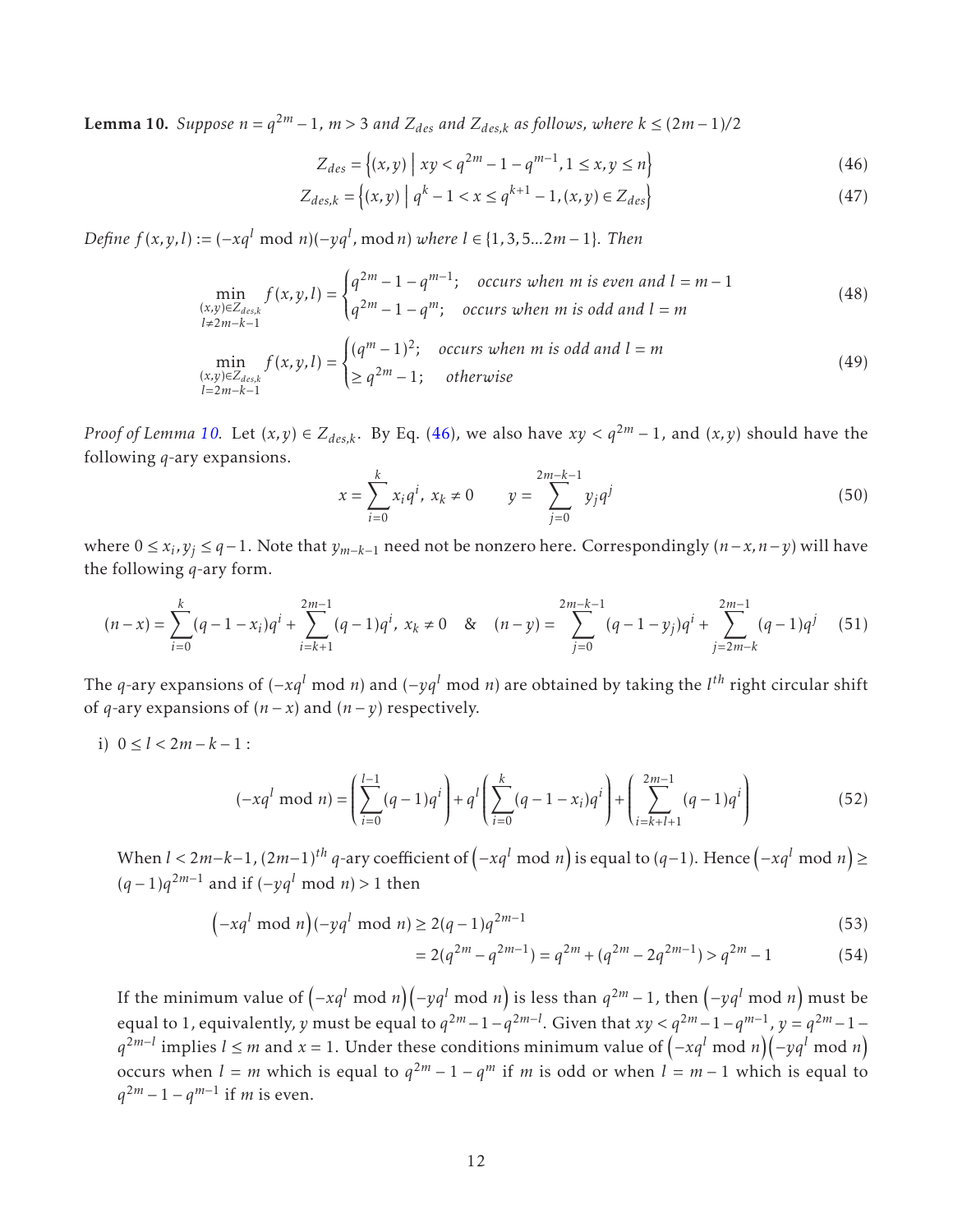ii)  $l = 2m - k - 1$ :

$$
(-xq^{l} \bmod n) = \left(\sum_{i=0}^{2m-k-2} (q-1)q^{i}\right) + q^{2m-k-1} \left(\sum_{i=0}^{k} (q-1-x_{i})q^{i}\right)
$$
(55a)

$$
(-yq^{l} \bmod n) = \left(\sum_{j=0}^{2m-2k-2} (q-1-y_{j+k+1})q^{j}\right) + \left(\sum_{j=2m-2k-1}^{2m-k-2} (q-1)q^{j}\right) + q^{2m-k-1} \left(\sum_{j=0}^{k} (q-1-y_{j})q^{j}\right) \tag{55b}
$$

Let us assume that the minimum value of  $(-xq^l \bmod n)(-yq^l \bmod n)$  is less than  $q^{2m}-1.$  Let us check if our assumption is a valid one and if so, we will find  $(x, y)$  which satisfy our assumption. If  $k = 0$ , then by Eq. (55a),  $\left(-xq^l \bmod n\right)$  is greater than or equal to  $q^{2m-1} - 1$ . From Eq. (46),  $y_j < (q - 1)$  for some  $m-1 \le j \le 2m-1$ . Hence  $(-yq^l \mod n)$  is greater than or equal to  $q^{m-2}$ . Therefore, the product  $(-xq^l \bmod n)(-yq^l \bmod n)$  is greater than  $q^{2m}-1$ . When  $k\neq 0$ ,  $(-xq^l \bmod n)$  is greater than or equal to *q* <sup>2</sup>*m*−*k*−<sup>1</sup> <sup>−</sup>1 and <sup>−</sup>*yq<sup>l</sup>* mod *<sup>n</sup>* is greater than or equal to *q* 2*m*−2*k*−1 (*q <sup>k</sup>* <sup>−</sup>1) which implies the product  $(-xq^l \bmod n)(-yq^l \bmod n)$  is greater than or equal to  $(q^{2m-k-1}-1)(q^k-1)q^{2m-2k-1}$ . Combining this with  $(-xq^l \bmod n)(-yq^l \bmod n) < q^{2m}-1$ , we get  $k \ge m-1$ . we also have the inequality  $k \le (2m-1)/2$ . Combining both the inequalities we get  $k = m - 1$ . When  $k = m - 1$ ,

$$
(-xq^{l} \bmod n) = \left(\sum_{i=0}^{m-1} (q-1)q^{i}\right) + q^{m} \left(\sum_{i=0}^{m-1} (q-1-x_{i})q^{i}\right)
$$
(56a)

$$
(-yq^{l} \bmod n) = (q-1-y_{m}) + \left(\sum_{j=1}^{m-1} (q-1)q^{j}\right) + q^{m} \left(\sum_{j=0}^{m-1} (q-1-y_{j})q^{j}\right)
$$
(56b)

Since *xy* is less than  $(q^{2m} - 1 - q^{m-1})$ , at least on of the  $\{x_{m-2}, x_{m-1}, y_m, y_{m-1}\}$  must be equal to zero. Therefore, from the above equations, minimum value of  $(-xq^l \bmod n)(-yq^l \bmod n)$  occurs when  $(y_m) = 0$ , and the minimum value is equal to  $(q^m - 1)^2$ . Note that since *l* is restricted to only odd values, the minimum value  $(q^m - 1)^2$  occurs only when *m* is odd. Otherwise the minimum value is greater than  $q^{2m} - 1$ .

iii)  $2m-k-1 < l \leq 2m-1$ :

$$
(-xq^{l} \bmod n) = \left(\sum_{i=0}^{l-(2m-k)} (q-1-x_{i+2m-l})q^{i}\right) + \left(\sum_{i=l-(2m-k-1)}^{l-1} (q-1)q^{i}\right) + q^{l}\left(\sum_{i=0}^{2m-l-1} (q-1-x_{i})q^{i}\right)
$$
(57a)

$$
(-yq^{l} \bmod n) = \left(\sum_{j=0}^{l-k-1} (q-1-y_{j+2m-l})q^{j}\right) + \left(\sum_{j=l-k}^{l-1} (q-1)q^{j}\right) + q^{l}\left(\sum_{j=0}^{2m-l-1} (q-1-y_{j})q^{j}\right)
$$
(57b)

Assume that the minimum value of  $\left(-xq^l \bmod n\right)\left(-yq^l \bmod n\right)$  is less than  $q^{2m}-1.$  Let us check if our assumption is a valid one. From equation (57), we can say that  $(-xq^l \mod n) \ge q^{l-2m+k+1}(q^{2m-k-1}-1)$ and  $(-yq^l \mod n) \ge q^{l-k}(q^k-1)$ . This, together with our assumption, implies 2*l* − 2 must be less than 2*m*. Observe that there doesn't exist *l,k* which satisfy 2*l* − 2 *<* 2*m* along with the inequalities 2*m*−*k* −1 *< l* and *k* ≤ (2*m*−1)*/*2. Therefore our assumption is not a valid one and the minimum value of  $(-xq^l \mod n)(-yq^l \mod n)$  cannot be less than  $q^{2m}-1$ .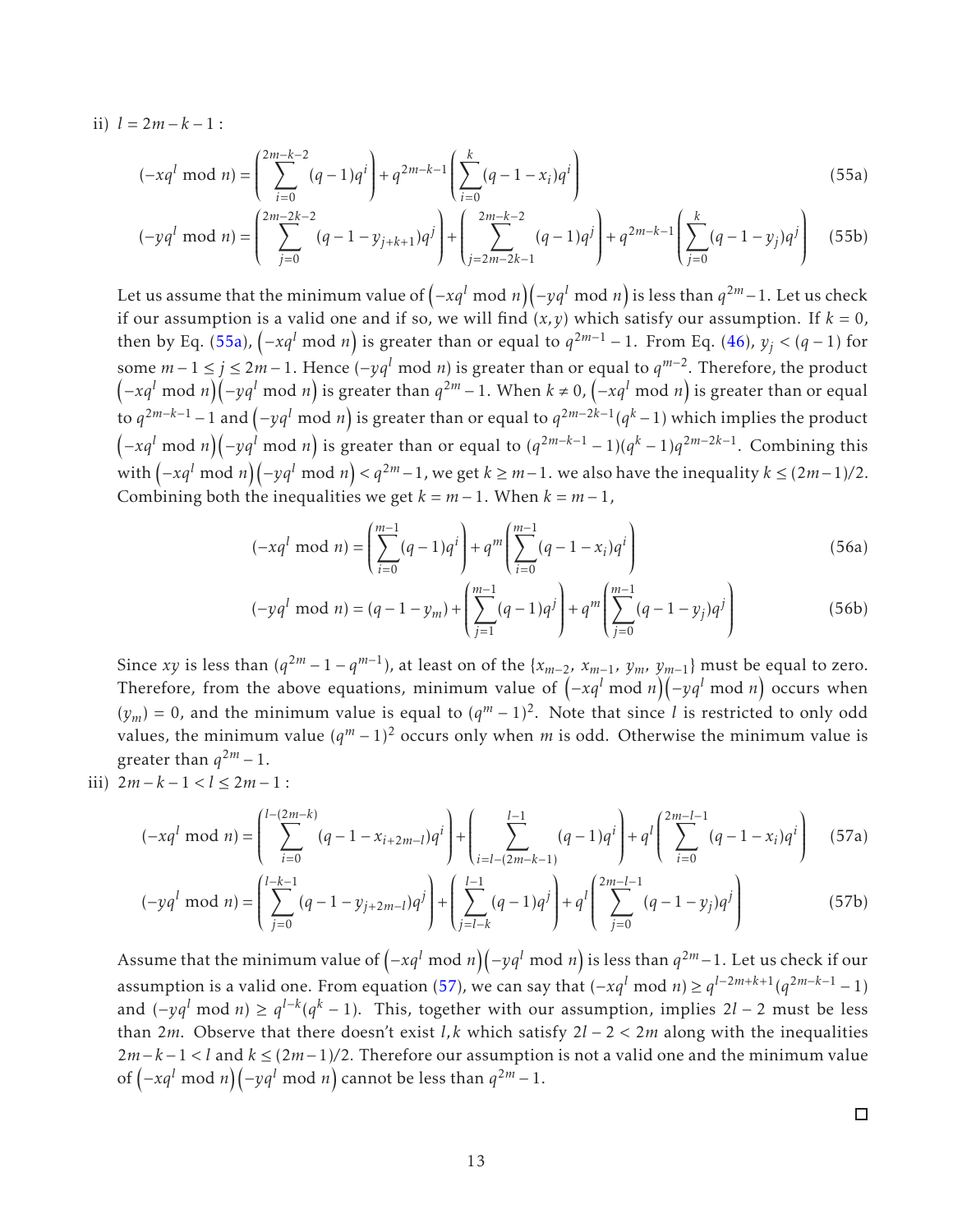The following theorem gives an easy condition based on the designed distance to determine if a primitive narrow-sense hyperbolic code contains its Hermitian dual.

**Theorem 11.** A primitive narrow-sense hyperbolic code of length  $n \times n$  over  $\mathbb{F}_{q^2}$ , where  $n = q^{2m} - 1$ , with  $m > 3$ , *contains its Hermitian dual if and only if the design distance <i>d satisfies*  $2 \le d \le \delta_h$ *, where* 

$$
\delta_h = \begin{cases}\n(q^m - 1)^2 & m \text{ is odd} \\
q^{2m} - 1 - q^{m-1} & m \text{ is even}\n\end{cases}
$$
\n(58)

*Proof.* For proving  $\mathscr{H}(n \times n, q^2; d)^{\perp_h} \subseteq \mathscr{H}(n \times n, q^2; d)$  when  $d \leq \delta_h$ , it is enough to show that  $\mathscr{H}(n \times n, q^2; d)$  $n, q^2; \delta_h$ )<sup> $\perp_h \subseteq \mathcal{H}(n \times n, q^2; \delta_h)$  since  $\mathcal{H}(n \times n, q^2; d)$  contains  $\mathcal{H}(n \times n, q^2; \delta_h)$ . Let  $Z_{des}$  and Z be the designed</sup> set and defining set of  $\mathscr{H}(n \times n, q^2; \delta_h)$ . We need to show that for any  $(x, y) \in Z_{des}$ ,  $(-qxq^{2j}, -qyq^{2j})$  mod  $n \notin$  $Z_{des}$  for *j* ∈  $\mathbb{Z}_m$ . Alternatively, we need to show that

$$
(-xq^{2j+1} \bmod n)(-yq^{2j+1} \bmod n) \ge \delta_h \text{ for } j \in \mathbb{Z}_m
$$
 (59)

Equivalently,  $(-xq^l \mod n)(-yq^l \mod n) \ge \delta_h$  for  $l \in \{1,3,5,\ldots,2m-1\}$ . Similar to the Euclidean case, based on the *q*-ary expansions of *x*, *y* as in Eq. (16), we partition the points in  $Z_{des}$  into disjoint sets  $Z_{des,0}, Z_{des,1}, \ldots, Z_{des,2m-1}$ . And for every  $(x, y)$  in  $Z_{des}$ ,  $(y, x)$  is also in  $Z_{des}$ . This implies it is enough to consider the following points instead of *Zdes*.

$$
(x, y) \in Z_{des,k}, \text{ where } k \le (2m - 1)/2 \tag{60}
$$

1) When *m* is even: Since  $\delta_h = q^{2m} - 1 - q^{m-1}$ , from Lemma 10, it follows that

$$
\min_{\substack{(x,y)\in Z_{des}\\l\in\{1,3..2m-1\}}} (-xq^l \bmod n)(-yq^l \bmod n) = q^{2m} - 1 - q^{m-1} = \delta_h
$$
\n(61)

2) When *m* is odd: Since  $\delta_h < q^{2m} - 1 - q^{m-1}$ , from Lemma 10, it follows that

$$
\min_{\substack{(x,y)\in Z_{des}\\l\in\{1,3..2m-1\}}} (-xq^l \bmod n)(-yq^l \bmod n) \ge \min\left\{q^{2m}-1-q^m,(q^m-1)^2\right\}
$$

$$
= (q^m-1)^2 = \delta_h \tag{62}
$$

Let  $C = \mathcal{H}(n \times n, q^2; d)$  and  $Z_{des}$ , and  $Z$  its designed set and defining set respectively. For proving the necessity of  $d \le \delta_h$  for  $C \supseteq C^{\perp_h}$ , we show that if  $d > \delta_h$ , then there exists a point  $(x, y) \in Z_{des}$  and *l* such that  $(u, v) = (-qxq^{2l}, -qyq^{2l}) \text{ mod } n \in \mathbb{Z}^{-q} \text{ is also in } \mathbb{Z}_{des}.$ 

1. When *m* is odd: let  $(x, y) = (\sqrt{\delta_h}, \sqrt{\delta_h})$  and  $l = (m-1)/2$ . Since  $\delta_h < d$ ,  $(\sqrt{\delta_h}, \sqrt{\delta_h}) \in Z_{des}$ . We have  $-q\sqrt{\delta_h}q^{m-1}$  mod  $n = -(q^m - 1)q^m$  mod *n*  $=q^m-1=\sqrt{ }$ *δ<sup>h</sup>* (63)

Therefore,  $(-qxq^{2l} \text{ mod } n)(-qyq^{2l} \text{ mod } n) = \delta_h < d$ .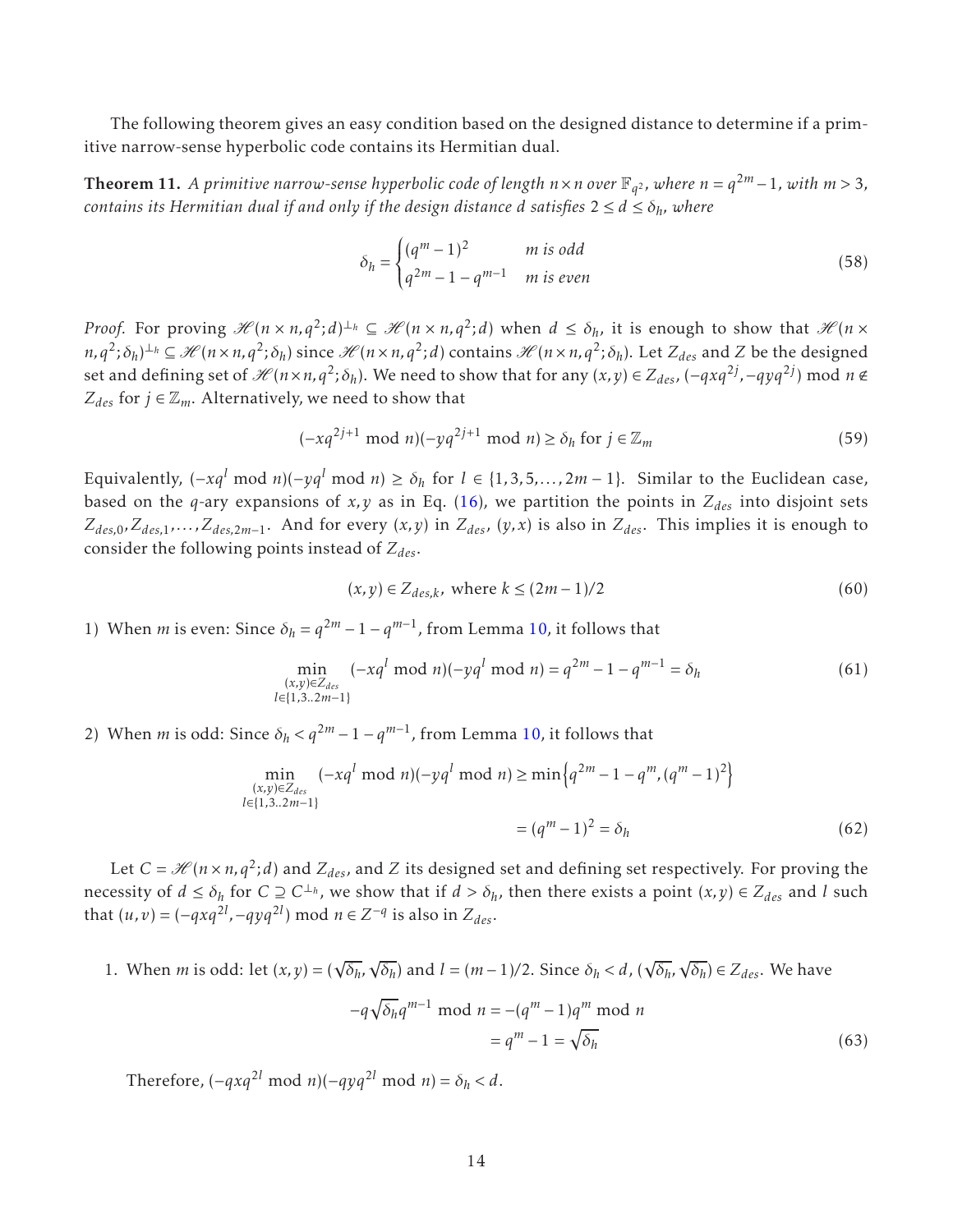2. When *m* is even: let  $(x, y) = (\delta_h, 1)$  and  $l = m/2$ . Then  $(\delta_h, 1) \in Z_{des}$ .

$$
-qxq^{2l} \mod n = -(q^{2m} - 1 - q^{m-1})q^{m+1} \mod n
$$
  
= 1  

$$
-qyq^{2l} \mod n = -q^{m+1} \mod (q^{2m} - 1)
$$
 (64a)

$$
yq^{2l} \text{ mod } n = -q^{m+1} \text{ mod } (q^{2m} - 1)
$$
  
=  $(q^{2m} - 1 - q^{m+1}) < \delta_h < d$  (64b)

When  $d > \delta_h$ , for both even and odd  $m > 3$ , we have  $Z_{des} \cap Z^{-q} \neq \emptyset$ . By Lemma 9,  $\mathcal{H}(n \times n, q^2; d)$  cannot contain its Hermitian dual when  $d > \delta_h$ .  $\Box$ 

Similar to the Euclidean dual case, theorem 11 can be extended to the non-primitive narrow-sense bicyclic hyperbolic codes. The following corollary gives a sufficiency condition to verify if a narrow-sense bicyclic hyperbolic code contains its Euclidean dual code.

**Corollary 12.** Suppose  $m = ord_n(q^2)$ . Narrow-sense bicyclic hyperbolic code of length  $n \times n$  over  $\mathbb{F}_{q^2}$ contains its Hermitian dual if the design distance *d* satisfies  $2 \le d \le \Delta_h$ , where

$$
\Delta_h = \begin{cases} \left(\frac{n^2}{(q^{2m}-1)^2}\right)(q^m-1)^2 & m \text{ is even} \\ \left(\frac{n^2}{(q^{2m}-1)^2}\right)(q^{2m}-1-q^{m-1}) & m \text{ is odd} \end{cases}
$$
(65)

Based on the conditions obtained from theorem 11 and 12 for Hermitian dual containing, we can use the bicyclic hyperbolic codes to construct new quantum stabilizer codes.

**Proposition** 2 (Hermitian construction [2, 4]). Let *C* be an [*n*,*k*,*d*] over  $\mathbb{F}_{q^2}$  such that  $C^{\perp_h} \subseteq C$ , then there exists an [[*n*, 2*k* − *n*, *d*]] stabilizer code over  $\mathbb{F}_q$ .

Corollary 13 (Quantum bicyclic codes II). Let *q* be a prime power,  $n = q^{2m} - 1$  for  $m > 3$  and  $d < \delta_h$  as in Theorem 11. Then there exist quantum bicyclic codes of length  $n^2$  and distance  $\geq d$ .

### 5 Conclusion

In this paper, we have studied bicyclic hyperbolic codes and proved some interesting structural properties of these codes. Using these results, we can construct new quantum bicyclic codes. There are other interesting structural properties of bicyclic codes worth further investigation. One natural direction would be to compute the dimension and actual distance of these codes. Another exciting direction would be to check if our result can be generalized and find the existence of dual containing bicyclic hyperbolic codes of length  $n_1 \times n_2$  with design distance  $\mathcal{O}(\sqrt{n_1 n_2})$ . The theory of bicyclic codes is very rich, and we hope this work will motivate further research into quantum bicyclic codes.